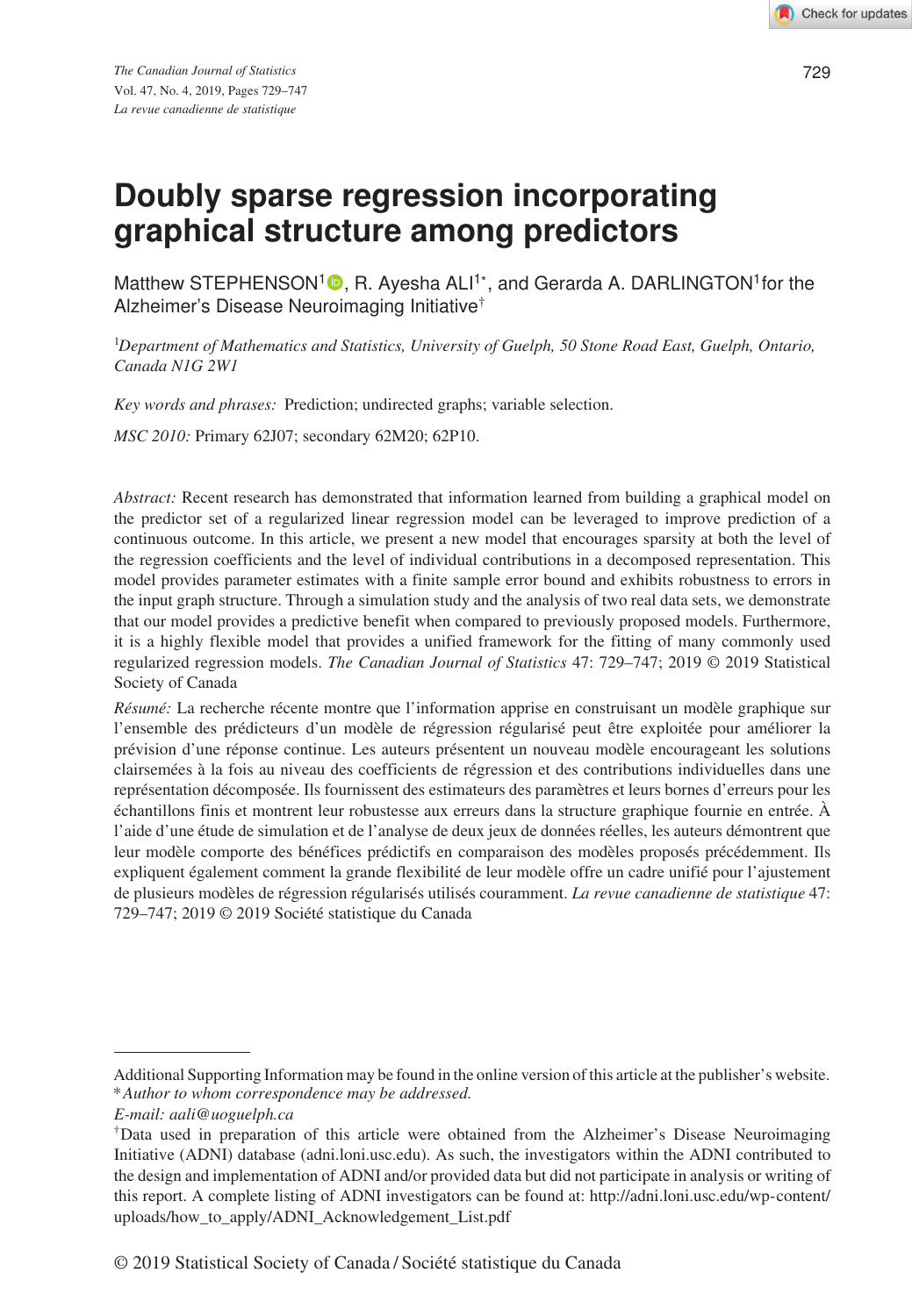#### 1. INTRODUCTION

A common objective in statistical learning is the prediction of an outcome  $Y$  from a set of input features X. For example, how can volume measurements of various brain regions be used in the prediction of cognitive impairment? Linear regression has proven to be a simple yet effective technique that often outperforms complicated non-linear approaches, particularly in cases of low signal-to-noise ratios, small training sets, or sparse data (Hastie, Tibshirani & Friedman, 2001). However, as data sets continue to increase in size, the use of conventional statistical methods is challenged when the number of input features (explanatory variables), *p*, exceeds the sample size, *n*. Therefore, in addition to accurate prediction, a secondary (and often inherent) objective of many predictive models involves variable selection. In the context of a brain region volume example, we may be interested in not only the prediction of cognitive impairment, but also the identification of regions of the brain that are associated with cognitive function.

Regularized regression adds a penalty term  $\mathcal{R}(\beta)$ , weighted by a tuning parameter  $\lambda > 0$ , to an ordinary least squares model and has been proposed as a method to improve predictive accuracy. These models provide parameter estimates even when the matrix of predictors,  $X$ , is not of full rank and are valid in the presence of multicollinearity or when  $p > n$  (Hastie, Tibshirani & Friedman, 2001). Recently, Yu & Liu (2016) introduced structural sparsity among the regression coefficients by assuming a graphical structure of the predictors and then exploiting that structure during minimization.

Here, we introduce the *doubly sparse regression incorporating graphical* structure among predictors model (DSRIG). This regularized regression model provides parameter estimates with a finite sample error bound and is more robust to the presence of false-positive edges in the predictor graph. The graphical structure of the predictors is first modelled independently from the outcome and this predictor structure is then leveraged to improve prediction in the construction of  $\mathcal{R}(\beta)$ . DSRIG allows for sparsity not only at the level of contributions of the regression coefficients to the outcome but also at the level of individual contributions of the predictors to  $\beta$  based on a decomposed representation of the regression coefficients. Our new model has improved prediction, is highly flexible and provides a unified framework for fitting many available regularized linear regression models.

Section 2 motivates and introduces our new model, DSRIG, and outlines the estimation procedure. Section 3 theoretically evaluates parameter estimates and derives the finite sample error bound. Section 4 examines the empirical properties of the estimates through a comprehensive simulation study, while Section 5 presents the analysis of two real world data sets. Lastly, Section 6 discusses our results, provides conclusions and highlights areas for future research.

### 2. METHODS AND MOTIVATION

Let  $J$  represent a set of nodes defined by  $p$  predictors, labelled  $1, \ldots, p$ , each measured on  $n$ individuals such that the predictor matrix **X** can be arranged in an  $n \times p$  matrix of observations. Assume that the *p*-dimensional observations on each individual are independently and identically distributed multivariate normal,  $\mathbf{X}_k$  ∼ MVN( $\boldsymbol{\mu}, \boldsymbol{\Sigma}$ ),  $k = 1, ..., n$ , with the *p* × *p* precision matrix  $\Omega$  taking elements  $\omega_{ij}$  for  $i, j = 1, \ldots, p$ ; that is,  $\Omega = [\omega_{ij}]_{p \times p} = \Sigma^{-1}$ . Then, an undirected graph representing the joint distribution of the variables in  $X$  will have edges between any nodes  $(i, j)$ ,  $i \neq j$ , wherever  $\omega_{ii} \neq 0$ .

Let  $\Sigma_{xy} = (c_1, c_2, \dots, c_p)^T$  be the cross covariance vector between predictors in **X** and an *n* × 1 response vector **Y**. Then, under the linear model **Y** = **X** $\beta$  +  $\epsilon$ ,  $\epsilon$  ~ **MVN**(0,  $\sigma^2$ **I**<sub>n</sub>), the *p* × 1 regression coefficient vector  $\beta$  may be decomposed as:

$$
\beta = \Omega \Sigma_{xy}.
$$
 (1)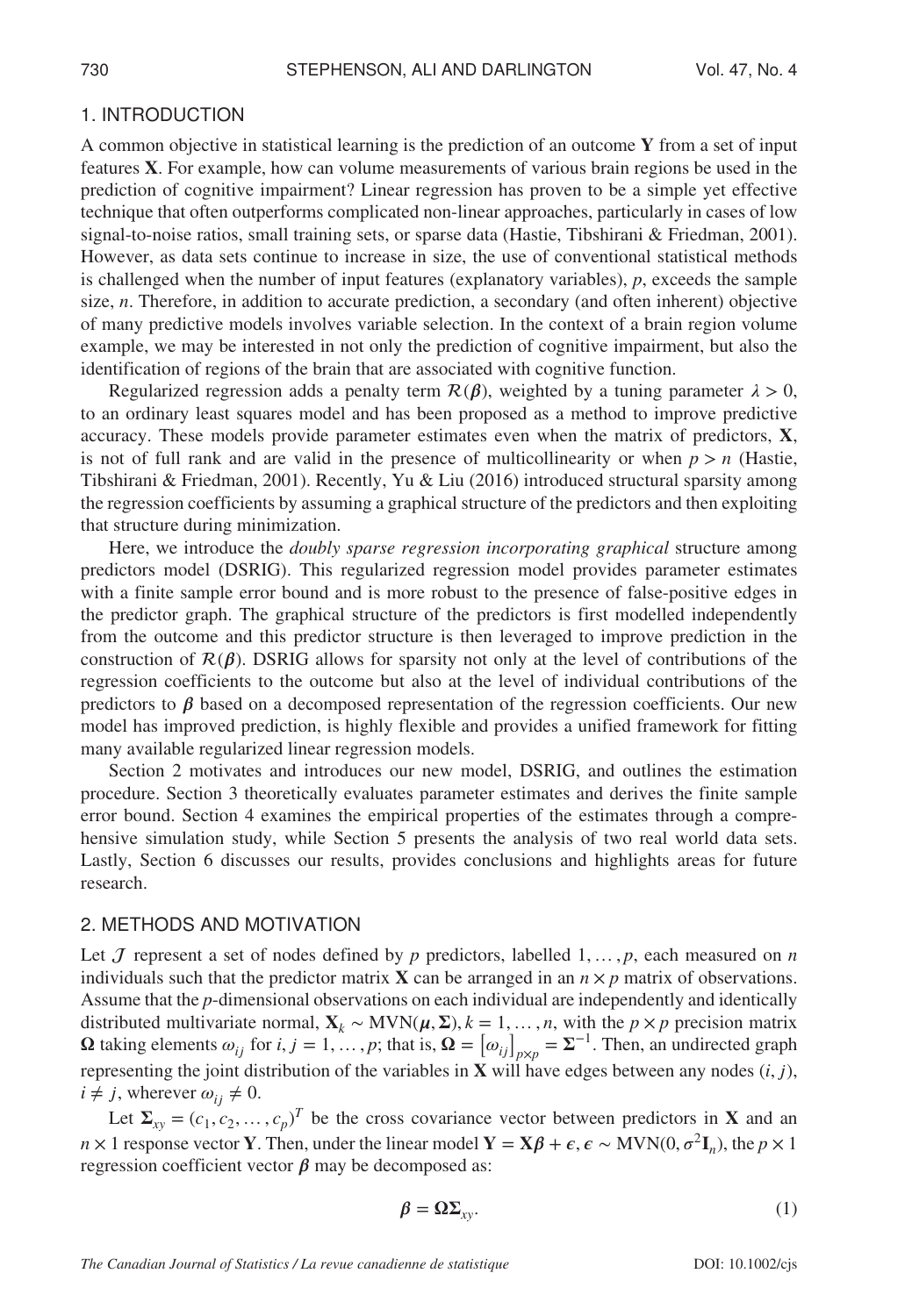

FIGURE 1: (a) Undirected graph representing the joint distribution over  $\{Y, X_1, X_2, X_3\}$  and (b) predictor graph over  $\{X_1, X_2, X_3\}$  obtained after marginalizing *Y* out of the joint distribution in  $(a)$ .

For  $i, j = 1, ..., p$ , let  $V_j^{(i)} = c_i \omega_{ji}$  represent the contribution of the *i*th predictor to the *j*th regression coefficient and let  $\mathbf{V}^{(i)} = [V_1^{(i)}, \dots, V_p^{(i)}]^T$  be a  $p \times 1$  column vector representing the contributions of the *i*th predictor to  $\beta$ . Then, Equation (1) can be re-expressed as  $\beta = \sum_{i=1}^{p} V^{(i)}$ . Further let the neighbourhood of node *i*,  $\mathcal{N}_i$ , be defined as the union of node *i* and the set of all its neighbours, that is, the set of all other nodes  $j = 1, \ldots, p, j \neq i$ , such that  $\omega_{ij} \neq 0$ . Consequently, the support of  $V^{(i)}$  will simply be given by the neighbourhood  $\mathcal{N}_i$  since  $\omega_{ii} = 0$  whenever there is no edge between nodes  $(i, j)$  in the predictor graph. In other words, node *i* only contributes to the estimation of regression coefficients associated with its neighbours and so learning the support of  $V^{(i)}$  is analogous to learning the structure of the predictor graph. Yu & Liu (2016) exploit this relation in the *sparse regression incorporating graphical* structure among predictors (SRIG) model.

#### 2.1. Sparse Regression Incorporating Graphical

The SRIG model of Yu & Liu (2016) assumes that the predictor graph structure is known. As such, the support of  $V^{(i)}$  is also known and estimation of the SRIG coefficients proceeds by solving

$$
\underset{\beta, \mathbf{V}^{(i)}: i=1,\dots,p}{\arg \min} \left\{ \frac{1}{2n} \|\mathbf{Y} - \mathbf{X}\beta\|_{2}^{2} + \lambda \sum_{i=1}^{p} \tau_{i} \|\mathbf{V}^{(i)}\|_{2} \right\},
$$
\n(2)

where  $\beta = \sum_{i=1}^{p} V^{(i)}$ ,  $\lambda \ge 0$  is a tuning parameter and  $\tau_i$  is a weight for the *i*th predictor. Often, we set  $\tau_i$  as  $\tau_i = \frac{\sqrt{d_i}}{|\hat{\beta}_i|}$  $\frac{\sqrt{d_i}}{\left|\hat{\beta}_i\right|^\gamma}$  for  $n \ge p$  and  $\tau_i = \frac{\sqrt{d_i}}{\left|\hat{c}_i\right|^\gamma}$  for  $n < p$ , where  $\gamma > 0$  is a tuning parameter and  $d_i = |\mathcal{N}_i|$  is the degree of node *i*, representing the size of its neighbourhood. Although the tuning parameter  $\gamma$  may be trained via cross-validation we assume  $\gamma = 1$  from here forward for simplicity. Note that the SRIG penalty in Equation (2) has some similarity to the group-LASSO penalty of Yuan & Lin (2006) but acts only on the vectors of contributions  $\{V^{(i)}, i = 1, ..., p\}$ . That is, the shrinkage and selection of the SRIG model is done at the level of the  $V^{(i)}$ 's rather than directly on the regression coefficients in  $\beta$ . However, there may be situations where encouraging sparsity within the  $V^{(i)}$ 's is desirable.

Consider the augmented graph consisting of the union of the predictors in *X* and the outcome *Y*. Let  $\mathcal{J}_0 = \{i : \beta_i \neq 0, i = 1, \ldots, p\}$  represent the set of nodes that are true (direct) predictors of **Y**, that is, the neighbours of *Y* in the augmented graph (e.g.,  $X_1$  and  $X_2$  of Figure 1a). Equivalently, the set of true (direct) predictors can be thought of as the set of nodes associated with non-zero regression coefficients in the underlying data-generating mechanism. Yu & Liu (2016) demonstrated that the finite sample bounds derived for SRIG prediction and estimation errors require that if any node  $i \in \mathcal{J}_0$ , then  $\mathcal{N}_i \subseteq \mathcal{J}_0$  (Assumption A2 of Yu & Liu (2016)).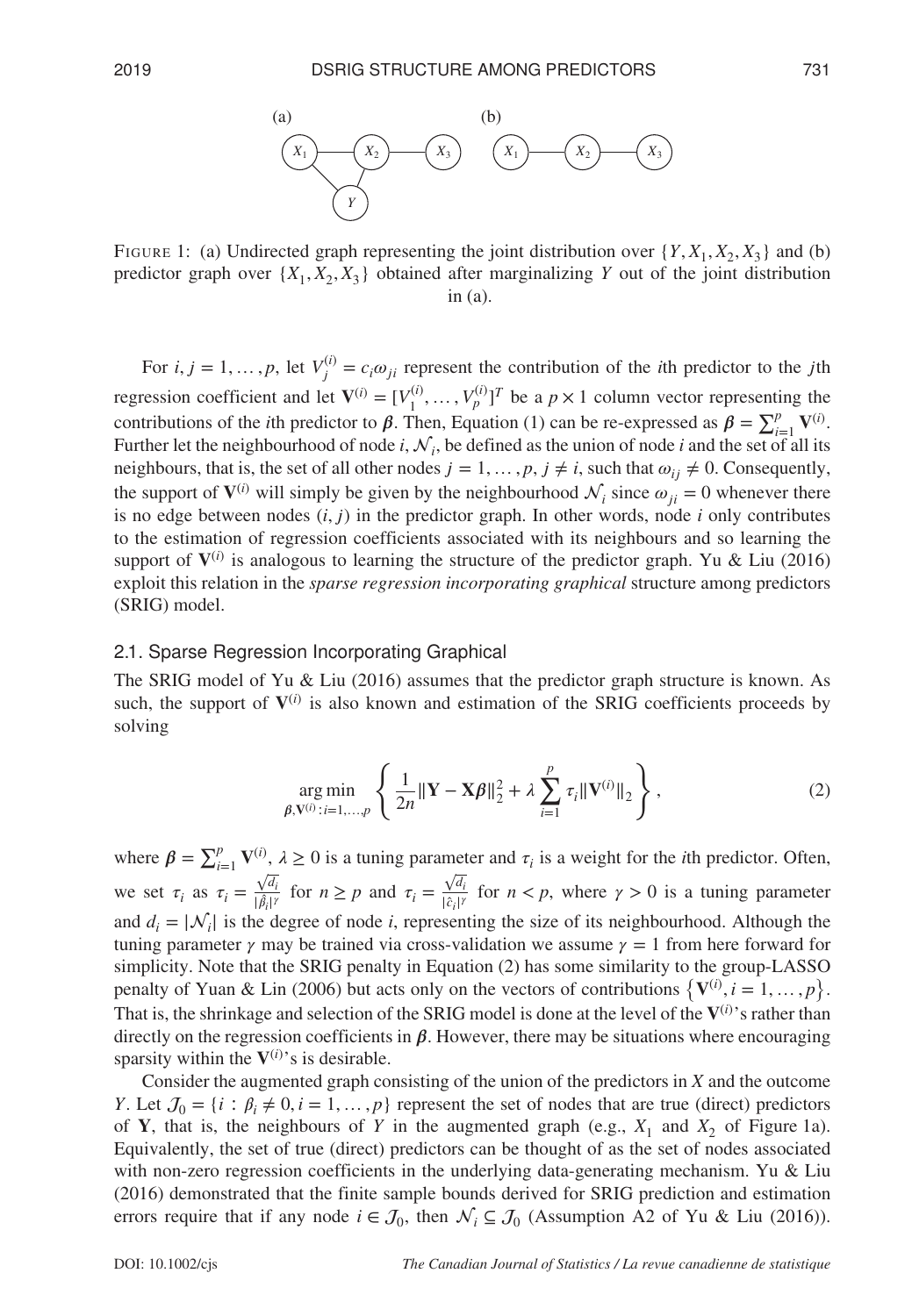In other words, all neighbours of true predictors are also true predictors. This implies that any two nodes connected by a continuous path in the predictor graph are assumed to have associated regression coefficients that are zero or non-zero together. We too will make use of this assumption (see Lemma 3.2).

Suppose edge  $(i, j)$  is in the predictor graph such that node  $i \in \mathcal{J}_0$  but node  $j \notin \mathcal{J}_0$ . For example, consider the edge between  $X_2$  and  $X_3$  of Figure 1b. SRIG would set  $V_1^{(3)} = V_3^{(1)} = 0$ since  $\omega_{13} = \omega_{31} = 0$ . However, the vector of contributions  $V^{(3)}$  associated with  $X_3$  may not be shrunk to zero, thereby increasing the bias in  $\beta$ . Furthermore, SRIG does not provide a mechanism to shrink  $V_3^{(2)}$  to 0 without (erroneously) shrinking the entire vector  $V^{(2)}$  to 0. Therefore, SRIG may produce a non-zero  $\beta_3$ , which would be equivalent to adding an edge between  $X_3$  and *Y* in the augmented graph of Figure 1a. Through simulation, Yu & Liu (2016) found that the performance of SRIG decreased relative to the LASSO as the assumption that for any node *i* ∈  $\mathcal{J}_0$ , then  $\mathcal{N}_i$  ⊆  $\mathcal{J}_0$  became increasingly challenged. By allowing small  $V_j^{(i)}$  associated with an edge  $(i, j)$  for which  $i \in \mathcal{J}_0$  but  $j \notin \mathcal{J}_0$  to shrink to zero, the effects of violations to this assumption can be minimized.

From another perspective, in practice, the predictor graph structure is typically unknown and estimated from data. Accordingly, (*i,* ) may be a false positive edge in the predictor graph with a small  $V_j^{(i)}$  relative to  $V_k^{(i)}$  for some  $k \in N_i, k \neq j$ . Shrinking such  $V_j^{(i)}$  to zero would make the estimation procedure more robust to the mis-specification of the predictor graph and help mitigate bias in the final estimate of  $\beta$ . In short, a model that further encourages sparsity within the  $V^{(i)}$  by shrinking  $V_j^{(i)}$ 's that take on small values to zero while retaining other larger components can improve variable selection and predictive performance.

#### 2.2. Doubly Sparse Regression Incorporating Graphical

In order to induce sparsity both between and within the  $V^{(i)}$ ,  $i = 1, ..., p$ , the new DSRIG model adds an  $\ell_1$  penalty to the SRIG objective function with regression coefficients found as the solution to

$$
\underset{\beta, \mathbf{V}^{(i)}: i=1,\dots,p}{\arg \min} \left( \frac{1}{2n} \|\mathbf{Y} - \mathbf{X}\beta\|_{2}^{2} + \lambda \left\{ \sum_{i=1}^{p} \left[ \tau_{i} \|\mathbf{V}^{(i)}\|_{2} + \xi \|\mathbf{V}^{(i)}\|_{1} \right] \right\} \right),\tag{3}
$$

where  $\beta = \sum_{i=1}^{p} V^{(i)}$ , for  $\lambda \ge 0$  and  $\xi \ge 0$ . The tuning parameter  $\xi$  balances the contributions of the  $\ell_1$  and  $\ell_2$  components of the penalty term. The penalty proposed in Equation (3) is similar in nature to the sparse-group-LASSO (Simon et al., 2013) but performs shrinkage on the  $V^{(i)}$ 's rather than directly on  $\beta$ . The  $\ell_1$  component induces sparsity within  $V^{(i)}$  by shrinking individual contributions  $V_j^{(i)}$  to zero, while the  $\ell_2$  penalty functions as in SRIG and shrinks entire vectors of contributions,  $V^{(i)}$ , to the zero vector.

As with SRIG, DSRIG first requires estimation of the predictor graph. To further mitigate any potential bias induced by graph mis-specification, we recommend that the predictor graph structure estimation be incorporated in a cross-validation scheme in which the graph structure is learned on only the training set. The optimization problem in Equation (3) can then be solved across a grid of  $(\lambda, \xi)$  using the training data with the optimal tuning parameters being chosen by an independent validation set. Since the learned predictor graphs from the training sets would exhibit variation, the estimated model parameters would implicitly reflect some of this uncertainty in the graph structure.

## 2.3. Estimation by Proximal Gradient Descent

The DSRIG regression parameters can be estimated using proximal gradient descent. First reformulate the DSRIG optimization problem in Equation  $(3)$  such that the predictor matrix **X**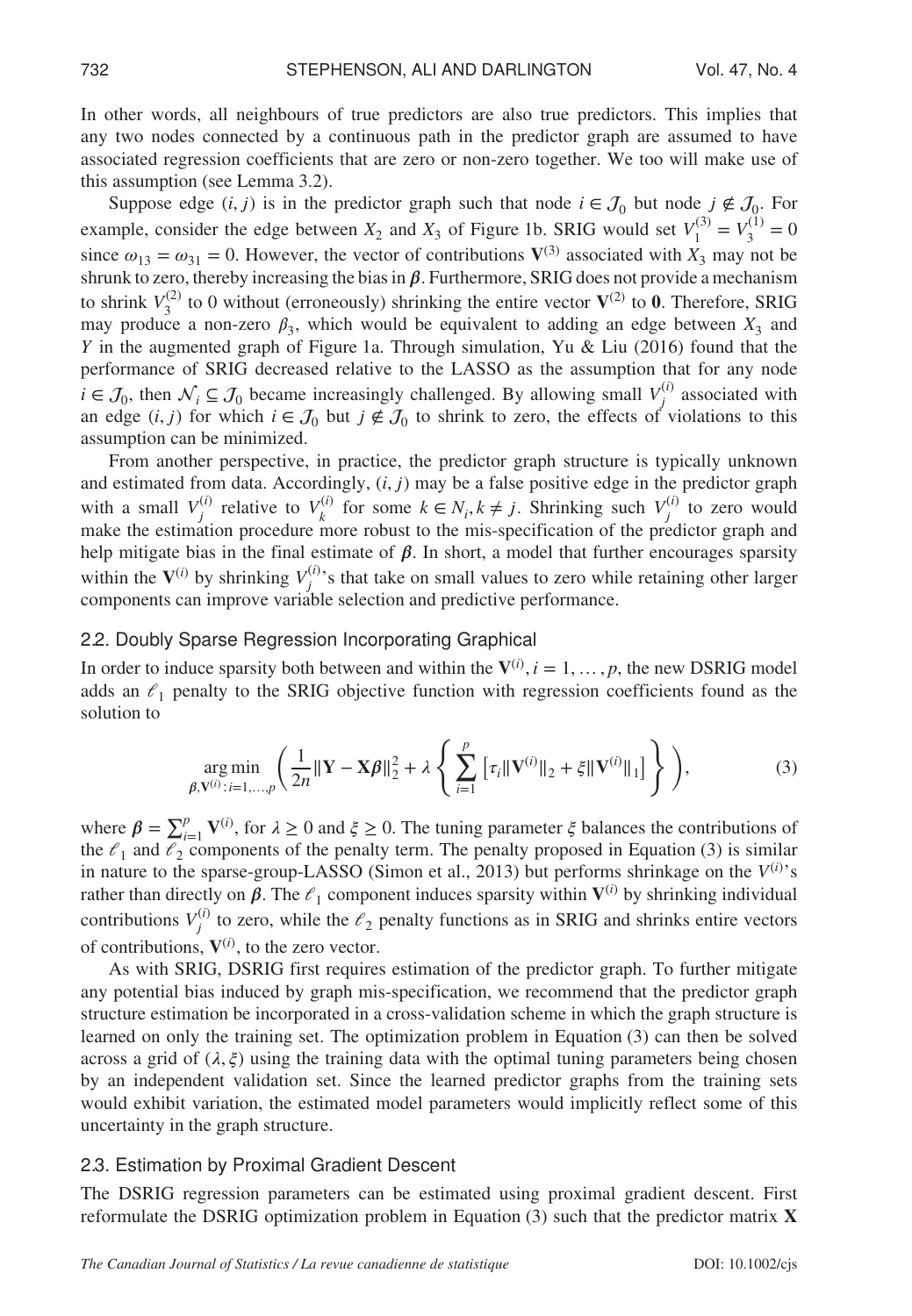is represented in an expanded form (Obozinski, Jacob & Vert, 2011; Rao et al., 2013; Rao et al., 2014; Yu & Liu, 2016). Let  $X^{(j)}$  represent the jth column of the original predictor matrix **X**. Further let  $\tilde{\mathbf{X}} = [\mathbf{X}^{(j)}]$ ,  $j \in \mathcal{N}_i$ ,  $i = 1, ..., p$ , be an augmented predictor matrix with columns consisting of replicates of the columns of the original predictor matrix,  $X^{(j)}$ , for each neighbourhood in which predictor *j* belongs; therefore,  $\tilde{\mathbf{X}}$  will be of dimension  $n \times \sum d_i$ . When  $\mathcal{N}_i = \{i\}$  for  $i = 1, \ldots, p$  (no edges in the predictor graph), then  $\tilde{\mathbf{X}} = \mathbf{X}$ . If  $\tilde{\mathbf{V}}$  is defined as the  $\sum d_i \times 1$  column vector formed by concatenating all the non-zero elements of the  $\mathbf{V}^{(i)}$ ,  $i = 1, ..., p$ , then the expected value of Y is  $\mathbb{E}[\mathbf{Y}|\mathbf{X}] = \mathbf{X}\boldsymbol{\beta} = \tilde{\mathbf{X}}\tilde{\mathbf{V}}$ , and Equation (3) in its re-expressed expanded form is given by

$$
\arg\min_{\beta, \mathbf{V}^{(i)} : i=1,\dots,p} \left( \frac{1}{2n} \|\mathbf{Y} - \tilde{\mathbf{X}}\tilde{\mathbf{V}}\|_{2}^{2} + \lambda \left\{ \sum_{i=1}^{p} \left[ \tau_{i} \|\tilde{\mathbf{V}}^{(i)}\|_{2} \right] + \xi \|\tilde{\mathbf{V}}\|_{1} \right\} \right)
$$
\n
$$
= \arg\min_{\beta, \mathbf{V}^{(i)} : i=1,\dots,p} \left( \mathcal{L}(\beta) + \lambda \mathcal{R}(\beta) \right), \tag{4}
$$

where  $\beta = \sum_{i=1}^p V^{(i)}$ ,  $\tilde{V}^{(i)}$  represents the non-zero components in  $V^{(i)}$ ,  $\mathcal{L}(\beta)$  is a smooth loss function, and  $\mathcal{R}(\boldsymbol{\beta})$  is a non-smooth penalty function.

Note that  $\tilde{V}^{(i)}$  contains the contributions from the neighbourhood of *i*,  $\mathcal{N}_i$ . In fact, the predictor graph can be viewed as a set of neighbourhoods that may overlap. Consequently, the optimization in Equation (4) is analogous to the multi-task set-up in Rao et al. (2013) in which the neighbourhoods represent a set of overlapping groups and the optimization induces sparsity both among and within groups (neighbourhoods). Accordingly, we can utilize proximal point methods that alternate between taking a gradient step in the negative direction of  $\mathcal{L}(\boldsymbol{\beta})$  followed by subsequent application of the proximal operator of  $\mathcal{R}(\beta)$  to do the optimization (Rao et al., 2014).

The gradient of  $\mathcal{L}(\beta)$  with respect to  $\tilde{V}$  is  $\nabla \mathcal{L}(\beta) = \frac{1}{n}\tilde{X}' (\tilde{X}\tilde{V} - Y)$ , yielding the parameter estimates for iteration  $r + 1$  as  $\tilde{V}^{r+1} = \text{Prox } [\tilde{V}^{r}] - t \nabla \mathcal{L} (\tilde{V}^{r})]$ , for some step size *t*, where Prox[⋅] is the proximal operator of  $\mathcal{R}(\beta)$ . Let  $\tilde{V}_\nabla$  be the intermediary found after taking a gradient step, but before applying the proximal operator. This proximal operator can be divided into two steps: (i) a soft thresholding of the individual elements  $\tilde{V}_j$ ,  $j = 1, ..., \sum_{i=1}^p d_i$ , to address the  $\ell_1$ component

$$
\tilde{V}_j^* = \begin{cases}\n\text{sign}(\tilde{\mathbf{V}}_{\nabla j}) - \lambda \xi & \text{for } |\tilde{\mathbf{V}}_{\nabla j}| > \lambda \xi \\
0 & \text{otherwise}\n\end{cases};
$$
\n(5)

and (ii) a group soft thresholding of each of the  $\tilde{V}^{(i)}$ ,  $i = 1, ..., p$ , to address the  $\ell_2$  component

$$
\left(\tilde{\mathbf{V}}^{(i)}\right)^{\{r+1\}} = \begin{cases} \frac{\tilde{\mathbf{V}}^{(i)^*}}{\|\tilde{\mathbf{V}}^{(i)^*}\|_2} \left(\|\tilde{\mathbf{V}}^{(i)^*}\|_2 - \lambda \tau_i\right) & \text{for } \|\tilde{\mathbf{V}}^{(i)^*}\|_2 > \lambda \tau_i \\ 0 & \text{otherwise} \end{cases} \tag{6}
$$

From the proximal operator steps in Equations (5) and (6), it is easy to see the hierarchical structure of our proximal operator where shrinkage and selection is first performed element-wise for the  $\tilde{V}_j$  and then performed group-wise for the  $\tilde{V}^{(i)}$ . In applications, we actually implemented the *fast iterative shrinkage-thresholding algorithm* (FISTA) with backtracking to choose the step size *t* (Beck & Teboulle, 2009) in order to accelerate convergence.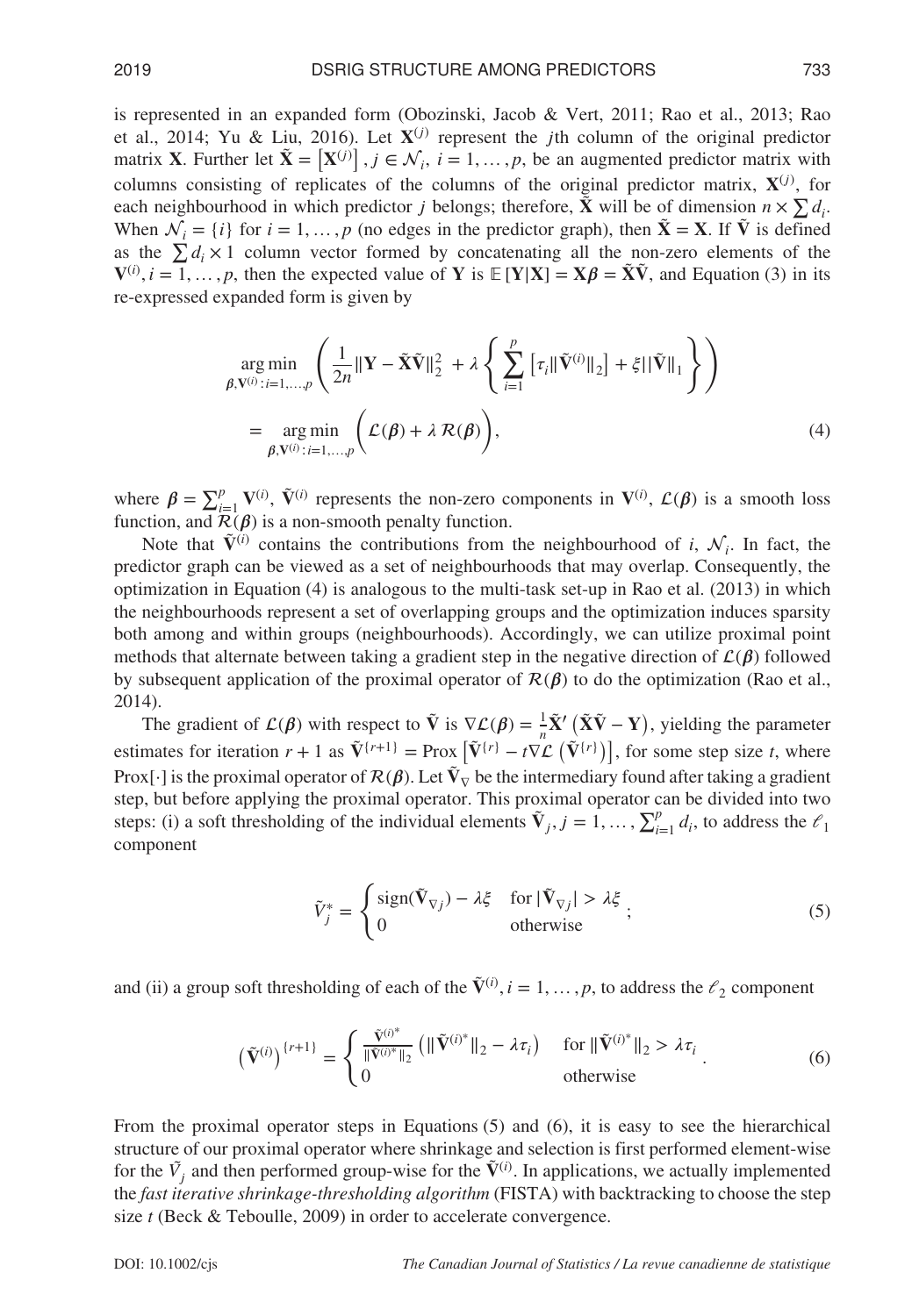# 3. ESTIMATOR PROPERTIES

Since DSRIG is designed to accommodate the  $p > n$  problem, standard consistency of the DSRIG estimator cannot be obtained. Instead, we derive an explicit finite sample error bound that holds with a high probability. Finding such a bound is not straightforward. The derivation of the consistency rate in Yu & Liu (2016) is not easily extended to the case where  $\mathcal{R}(\beta)$  includes an  $\ell_1$ -penalty term. While we may borrow the ideas from Rao et al. (2013), our bound makes different assumptions on the tuning parameters and is derived for the undirected predictor graph. In the derivation of a finite sample error bound, Rao et al. (2013) required equal group weights,  $\tau_i$ ,  $i = 1, \ldots, p$ ; and an equal contribution of the  $\ell_1$  and  $\ell_2$  penalties to  $\mathcal{R}(\beta)$  with  $\tau_i = \xi = 1$  for  $i = 1, \ldots, p$ . Here we derive a bound without requiring these assumptions.

Negahban et al. (2012) provided a framework for deriving finite sample error bounds for convex optimization problems like that in Equation (3) when  $\lambda > 0$  and  $\mathcal{R}(\beta)$  is a norm. Fortunately, several of the results needed here are corollaries of the results proven by Negahban et al. (2012); for self-containment purposes, we provide these results without proof, as needed. This framework hinges on two key properties of the objective function to be minimized: (i) the regularizer, or penalty function,  $\mathcal{R}(\beta)$  is *decomposable*; and (ii) the loss function  $\mathcal{L}(\beta)$  meets a *restricted strong convexity* condition.

Section 3.1 provides definitions of decomposability and restricted strong convexity and proves that the DSRIG optimization problem in Equation (3) exhibits these properties. Section 3.2 then derives the finite sample error bound. The assumptions required for the derivation of this bound can be found in the Appendix, while all proofs and intermediary results are contained in Section B of the Supplementary Information.

## 3.1. Properties of  $\mathcal{R}(\beta)$  and  $\mathcal{L}(\beta)$

Assume Assumption (A2) in the Appendix, that for any node  $i \in \mathcal{J}_0$  we have  $\mathcal{N}_i \subseteq \mathcal{J}_0$ . Let M and  $\overline{\mathcal{M}}$  be two subspaces such that  $\mathcal{M} \subseteq \overline{\mathcal{M}} \in \mathbb{R}^p$  and let  $\overline{\mathcal{M}}^{\perp}$  be the orthogonal complement of  $\overline{\mathcal{M}}$ . In what follows, we choose  $\mathcal M$  to be the model subspace, which reflects the constraints imposed by DSRIG. Define the cardinality of the set of true predictors  $\mathcal{J}_0$  as  $|\mathcal{J}_0| = s$  such that  $s \ll p$  and assume  $\beta$  is exactly sparse, that is,  $\beta \in M$  where M can now be further defined as the *s*-dimensional model subspace spanned by the coordinates indexed by  $\mathcal{J}_0$ . Then  $\overline{\mathcal{M}}^{\perp} = \mathcal{M}^{\perp}$ may be defined as the subspace spanned by the remaining  $p - s$  coordinates indexed in  $\mathcal{J}_0^c$ . Similarly, define  $A_0 = \{i : \mathbf{V}^{(i)} \neq \mathbf{0}, i = 1, \dots, p\}$ , with cardinality  $|A_0| = a$ , where  $a \ll p$ , to be the set of active  $V^{(i)}$  in our decomposition of  $\beta$ . If  $d^{max}$  is defined to be the maximum degree across all nodes, then the vectors  $V^{(i)}$  themselves are sparse with at most  $d^{max}$  non-zero elements, as stated in Assumption (A3) in the Appendix. Further note that  $J_0$  must lie within the union of the supports across all active  $V^{(i)}$ , that is,  $J_0 = \bigcup_{i \in A_0} \text{supp}(V^{(i)})$ . These assumptions will be used in many of our subsequent results.

**Definition 3.1** (Negahban et al., 2012). *Given the pair of subspaces* (*M*,  $\overline{M}^{\perp}$ ), *a norm-based regularizer*  $\mathcal{R}(\cdot)$  *is decomposable if*  $\mathcal{R}(\beta + \beta^*) = \mathcal{R}(\beta) + \mathcal{R}(\beta^*)$  *for all*  $\beta \in \mathcal{M}$  *and*  $\beta^* \in \overline{\mathcal{M}}^{\perp}$ *.* 

**Lemma 3.2.** *Assume Assumptions (A1)–(A3) in the Appendix. Then*  $\mathcal{R}(\beta)$  *is a norm and decomposable with respect to the subspace pair*  $(\mathcal{M}, \mathcal{M}^{\perp})$ .

Similar to previous work on decomposed regression coefficients (Obozinski, Jacob & Vert, 2011; Rao et al., 2013; Rao et al., 2014; Yu & Liu, 2016), we require that our decomposition is *optimal* in the sense that there is no other decomposition for which the associated penalty  $\mathcal{R}(\beta)$ is smaller. See Definition S.2 in Section A of the Supplementary Information. Optimality of the decomposition is needed to show that  $\mathcal{R}(\beta)$  is a decomposable norm. Rao et al. (2013) noted that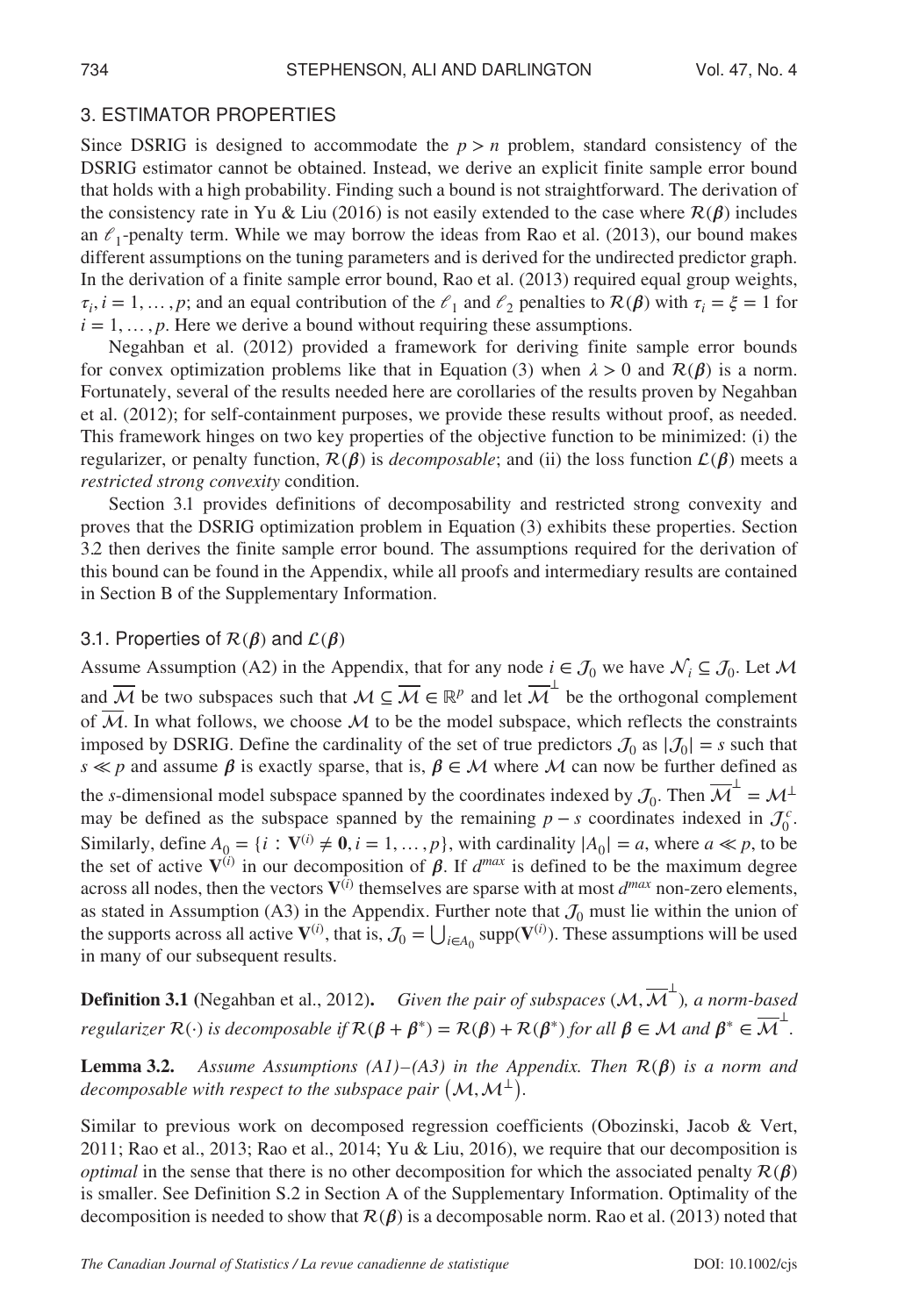if  $\mathcal{R}(\beta)$  is convex and coercive, which is also the case here, an optimal decomposition exists for any  $\beta$ .

We now concentrate on properties of the loss function  $\mathcal{L}(\beta)$  and specify the RSC condition needed to establish a finite sample bound. These conditions ensure that there is sufficient curvature in  $\mathcal{L}(\beta)$  around its optimum to allow for parameter estimation. In particular, consider  $\delta\mathcal{L}(\Delta,\beta)$ , the error term in a first-order Taylor series expansion of  $\mathcal{L}(\beta)$  in some direction  $\Delta$ . Since  $p > n$ , it suffices to show that  $\delta\mathcal{L}(\Delta, \beta)$  is lower bounded by  $\kappa_{\mathcal{L}} ||\Delta||^2$ , for some  $\kappa_{\mathcal{L}} > 0$  for all  $\Delta$  in a restricted direction. The estimation error,  $\hat{\Delta} = \hat{\beta} - \beta$ , is the appropriate direction of interest here. Lemma 3.3 shows that  $\hat{\Delta}$  falls in a cone set for regularizers with dual norms that bound  $\lambda$ . This cone set is the appropriate space in which strong convexity is needed. Definition 3.4 states the restricted convexity condition.

Lemma 3.3. *Suppose* (⋅) *is a convex and differentiable loss function and consider any optimal solution*  $\beta$  *to the optimization problem in Equation* (3) with a strictly positive regularization *parameter satisfying*  $\lambda \geq 2\mathcal{R}^*(\nabla \mathcal{L}(\beta))$ *, where*  $\mathcal{R}^*(\cdot)$  *is the dual norm of*  $\mathcal{R}(\cdot)$  *and*  $\nabla \mathcal{L}(\beta)$  *is the gradient of the loss function. Assume Assumptions (A1)–(A3) in the Appendix and let*  $\Pi_M(\cdot)$ *represent the projection onto the subspace M*. Then, the error,  $\hat{\Delta} = \hat{\beta} - \beta$ , belongs to the set

$$
\mathbb{C}(\mathcal{M}, \mathcal{M}^{\perp}, \beta) := \{ \Delta \in \mathbb{R}^p | \mathcal{R}(\Pi_{\mathcal{M}^{\perp}} \Delta) \leq 3\mathcal{R}[\Pi_{\mathcal{M}}(\Delta)] \}. \tag{7}
$$

**Definition 3.4.** *The loss function*  $\mathcal{L}(\beta)$  *satisfies an RSC condition with curvature parameter if it is convex, differentiable and*

$$
\delta \mathcal{L}(\Delta, \beta) := \mathcal{L}(\beta + \Delta) - \mathcal{L}(\beta) - \langle \nabla \mathcal{L}(\beta), \Delta \rangle \ge \kappa_{\mathcal{L}} ||\Delta||_2^2,
$$

*for any*  $\Delta \in \mathbb{C}(\mathcal{M}, \mathcal{M}^{\perp}, \beta)$ , where  $\langle \cdot, \cdot \rangle$  represents the inner product of two vectors and  $\mathbb{C}(\cdot)$  is *as defined in Equation (7).*

Assumption (A5) in the Appendix simply states that the loss function meets this RSC condition. Note that Negahban et al. (2012) provided an RSC condition that involves a tolerance parameter, but since  $\beta \in M$ , this tolerance parameter is equal to zero and the corresponding term in their lower bound can be ignored.

#### 3.2. Finite Sample Error Upper Bound

Negahban et al. (2012) provided a general error bound (see Theorem S.1 in Section B of the Supplementary Information) for regularized models whenever Lemma 3.2 and Definition 3.4 hold. In what follows, we tailor this bound to the specific optimization problem in Equation (3).

Our RSC condition is needed for a regularizer  $\mathcal{R}(\cdot)$  that is not too large relative to the error norm. The subspace compatibility constant formalizes this notion by explicitly relating the error norm and the regularizer (see Definition S.3 in Section A of the Supplementary Information). Establishing a concrete error upper bound requires: (i) bounding the subspace compatibility constant  $\psi(\cdot)$ , as in Lemma 3.5; and (ii) bounding the dual norm  $\mathcal{R}^*(\nabla \mathcal{L}(\beta))$ , as in Lemma 3.6, which in turn provides a tighter bound on  $\lambda$ .

Lemma 3.5. *The subspace compatibility constant associated with the optimization in Equation (3) is bounded by:*

$$
\psi(\mathcal{M}) \le \left(\tau^{max} + \xi \sqrt{d^{max}}\right) \sqrt{a}.
$$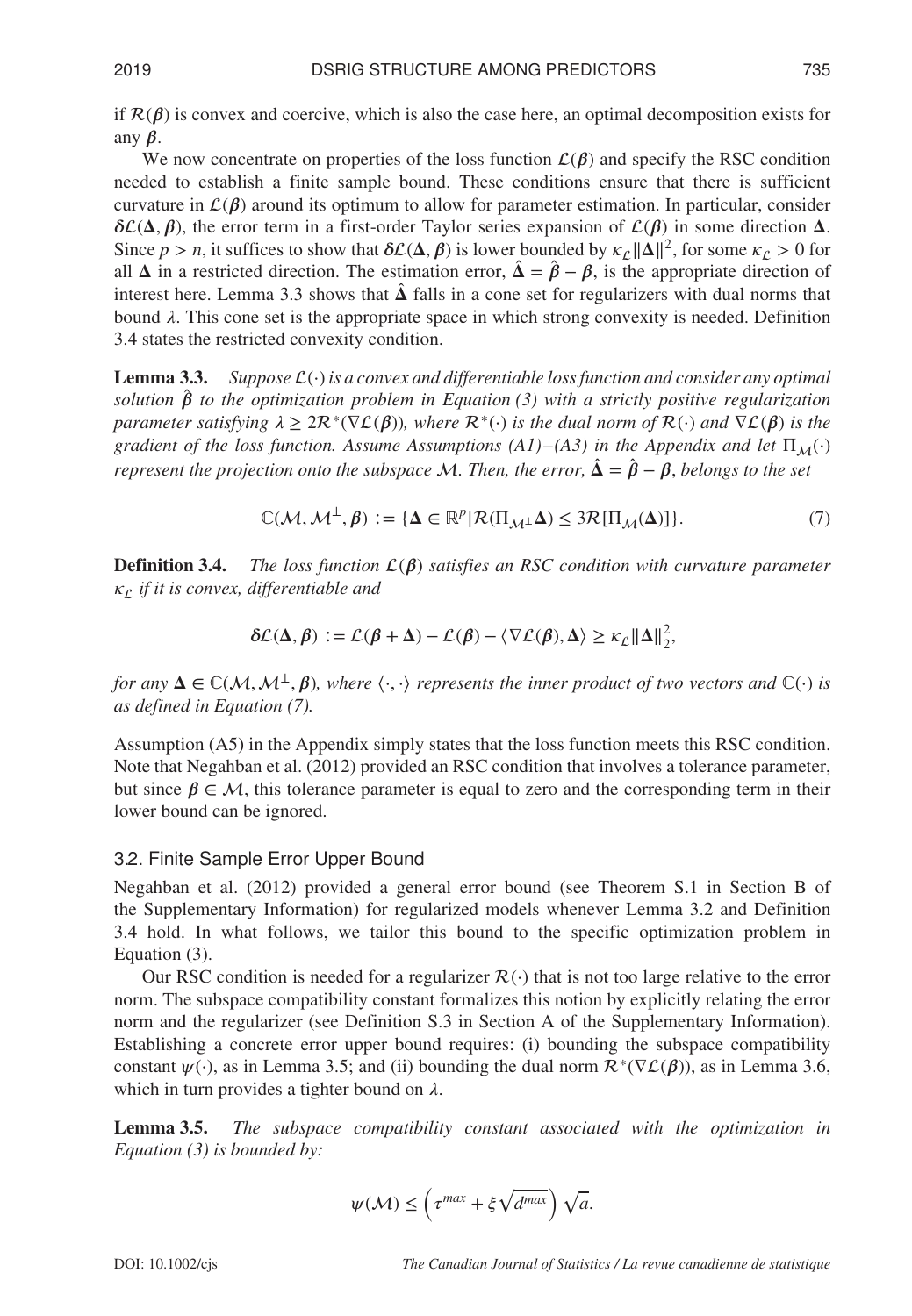Lemma 3.6. *Assume Assumptions (A4) and (A6) in the Appendix. Then*

$$
\mathcal{R}^*(\nabla \mathcal{L}(\beta))^2 \leq \frac{\sigma^2 \sigma^{max} (\log(p) + d^{max})}{4(\tau^{min})^2 n},
$$

*with probability greater than or equal to*  $1 - c_1 \exp(-c_2 \sqrt{n})$  *for some*  $c_1, c_2 > 0$ *.* 

Finally, we present our main result.

Theorem 3.7. *Assume Assumptions (A1)– (A6) in the Appendix for the optimization problem in Equation (3) and define*  $\sigma_i^*$  *to be the maximum singular value of*  $X_{\mathcal{N}_i}^T X_{\mathcal{N}_i}$  *and*  $\sigma^{*max} =$  $\max_{i=1,...,p}(\sigma_i^*)$ . Then for  $\lambda^2 \ge \frac{\sigma^2 \sigma^{max}(\log(p) + d^{max})}{(\tau^{min})^2 n}$ , any optimal solution,  $\hat{\beta}$ , will satisfy

$$
\|\hat{\beta} - \beta\|_2^2 \le \frac{9}{\left(\tau^{min}\right)^2} \frac{\sigma^2 \sigma^{*max} \left(\tau^{max} + \xi \sqrt{d^{max}}\right)^2 a(\log(p) + d^{max})}{n\kappa_{\mathcal{L}}},\tag{8}
$$

*with probability greater than or equal to*  $1 - c_1 \exp(-c_2 \sqrt{n})$  *for some*  $c_1, c_2 > 0$ *.* 

The bound presented in Equation (8) can be found by substituting our bound on  $\psi(\cdot)$  derived in Lemma 3.5 into Theorem S.1. If we assume that  $\lambda \geq 2\mathcal{R}^*(\nabla \mathcal{L}(\beta))$ , then from Lemma 3.6,  $\lambda^2 \geq \frac{\sigma^2 \sigma^{max}(\log(p) + d^{max})}{(\tau^{min})^2 n}.$ 

# 4. SIMULATION STUDY

Through a simulation study we investigate the empirical properties of the DSRIG estimates. Not only does DSRIG have a predictive benefit and decreased bias when compared to SRIG, but results demonstrate that DSRIG also exhibits robustness to both errors in graph estimation and certain violations of assumptions.

#### 4.1. Simulation Study Design

Our simulation study considered two predictor graph structures: (i) random (sparse); and (ii) scale-free. A scale-free structure comprises relatively few hub-nodes of high degree that connect the rest of the lesser connected nodes in the graph (Figure 2), as is commonly seen in biological network models (Jeong et al., 2000). For each predictor graph structure, we generated the precision matrix ( $\Omega$ ) for 30 parent graphs, each with  $p = 100$  nodes as follows. Random parent graphs were generated following Yu & Liu (2016) whereby  $\Omega = B + \delta I_p$ . The diagonal entries of B were initialized to zero while the off diagonal entries of B took on a value of 0.5 with probability 0.05 and 0 with probability 0.95; therefore the probability of an edge between any pair of nodes  $(i, j)$  was 0.05. The value of  $\delta$  was chosen such that the condition number of  $\Omega$  was equal to  $p$  and  $\Omega$  was subsequently standardized to have unit diagonals. Scale-free parent graphs were generated by first generating a data set with 1,000,000 observations from a scale-free graph using the huge.generator function of the huge package (Zhao et al., 2015) for R (R Core Team, 2016). The empirical precision matrix,  $\Omega$ , of these data was then taken to be the true parent precision matrix. From each parent graph, 100 independent  $n \times p$  predictor sets, **X**, were generated (Figure 2) using the rmvnorm function of the mvtnorm package (Genz et al., 2017; Genz & Bretz, 2009) for R (R Core Team, 2016).

Nodes were sorted according to their respective degrees. Then, for the random graph scenario,  $c_i = 4$  for those nodes *i* that corresponded to the nodes with the four largest degrees. For the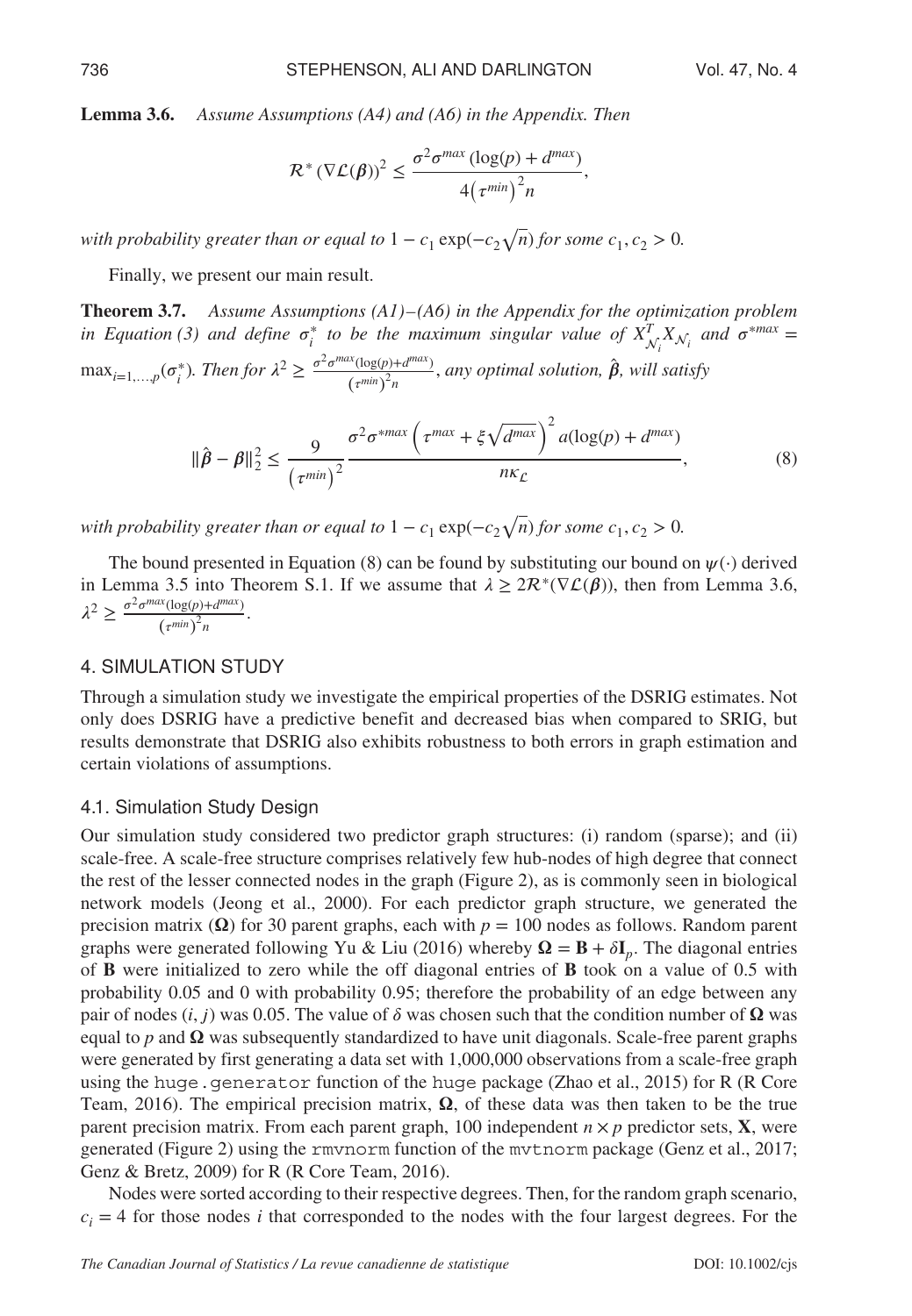

FIGURE 2: Estimated predictor graphs from independent data sets generated from the same scale-free parent graph.

scale-free graph, instead  $c_i = 4$  for those nodes *i* that corresponded to nodes with the second through fifth largest degrees. The value of  $c_i$  for all other nodes was assigned to be 0. We considered two scenarios for generating the true regression parameter  $\beta$ .

In Scenario 1, we wanted to ensure that, for the most part, neighbours of covariates correlated with Y were also correlated with Y. We simply set  $\beta = \Omega \Sigma_{xy}$ . While this calculation does not ensure Assumption (A2) will be met, the number of edges that violate this assumption will be minimized. To guarantee Assumption (A2) is violated, in Scenario 2 we took half of the original non-zero  $\beta$ 's and switched them with  $\beta$ 's that were originally calculated as zero. Covariate data were generated for  $n = 480$  and  $n = 560$  subjects, for a total of  $30 \times 100 = 3,000$  independent data sets for each predictor graph structure and sample size combination. The response variable, Y, was then calculated from the classical linear model,  $Y = X\beta + \epsilon, \epsilon \sim MVN(0, \sigma^2I_n)$ , with  $\sigma = 5.$ 

Each data set was partitioned into a training set to learn the model, a validation set to choose the optimal value of the tuning parameter(s) and a test set to compare the predictive accuracy among the candidate models. For  $n = 480$ , the data were partitioned into train/validation/test set sample sizes of  $40/40/400$ , while for  $n = 560$ , the sample sizes were  $80/80/400$ . For each data set the LASSO (Tibshirani, 1996), SRIG (Yu & Liu, 2016) and DSRIG models were fit and compared. Furthermore, the SRIG and DSRIG models were fit under the best case scenario, which used the true graphical structure (SRIG-True, DSRIG-True) and the more realistic scenario in which the graphical structure was estimated from only the training data (SRIG-Est, DSRIG-Est).

For each data set, the predictor graph for the SRIG and DSRIG models was estimated using the huge and huge.select functions of the huge package (Zhao et al., 2015) in R (R Core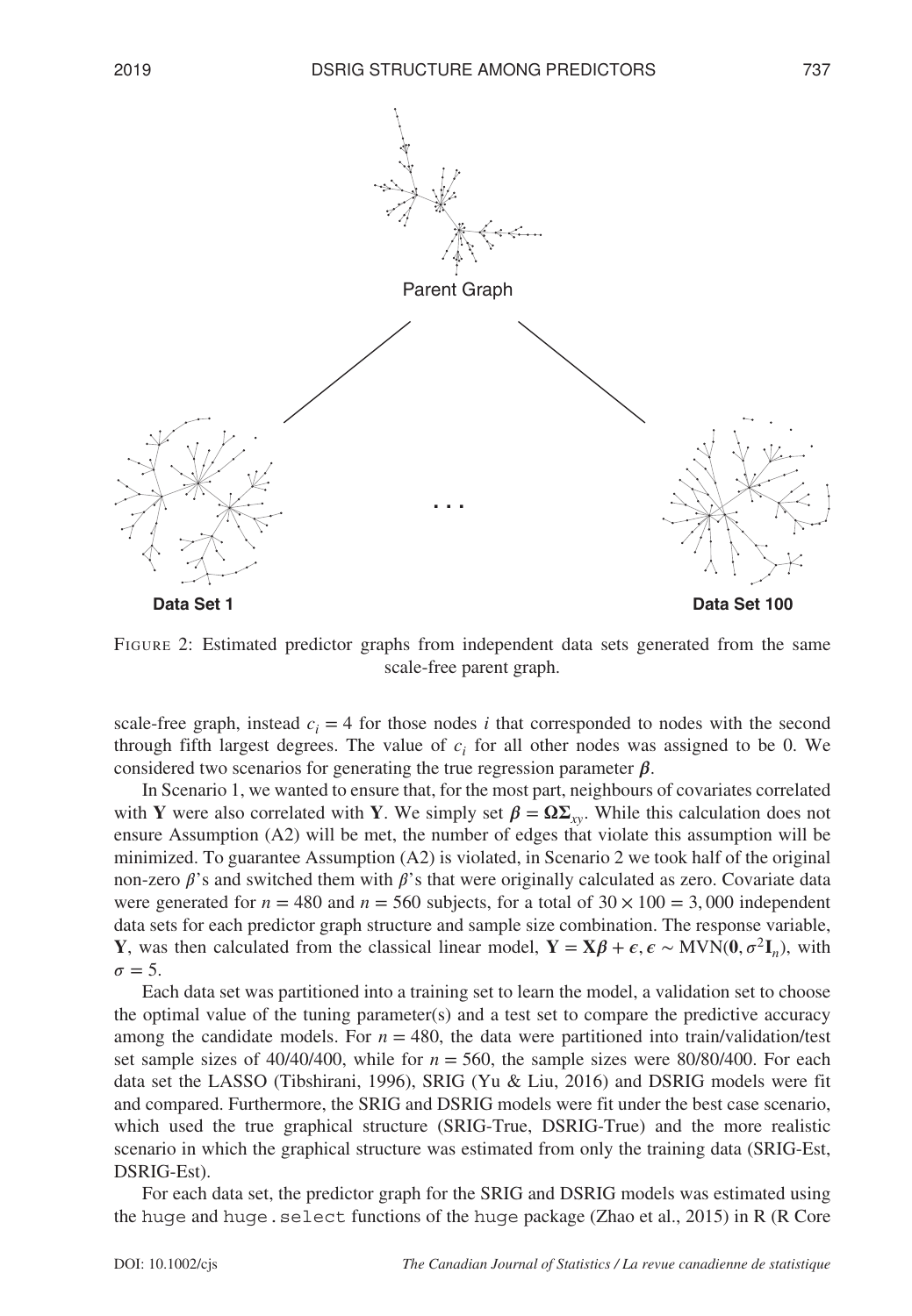Team, 2016), which are based on the Meinshausen-Bühlmann (MB) (Meinshausen & Bühlmann, 2006) method with the *stability approach to regularization selection* (STARS) criterion (Liu, Roeder & Wasserman, 2010). The optimal value of the tuning parameter  $\lambda$  was chosen from a grid of 100 equally spaced values on a logarithmic scale. The maximum,  $\lambda_{max}$ , was chosen such that it was the minimum value for which  $\hat{\beta} = 0$  when  $\xi = 0$ , while the minimum was set at  $\lambda_{min} = 0.01 \times \lambda_{max}$ . Similarly, the optimal  $\xi$  was chosen out of a grid of 100 equally spaced values, but between 0 and  $\xi_{max}$ , where  $\xi_{max}$  was chosen to be just large enough such that the upper bound was never selected. Lastly,  $\tau_i$  was calculated using the sample covariance with  $\gamma = 1$ .

For each model the final estimated regression parameter vector,  $\hat{\beta}$ , was chosen to be that which minimized the prediction error of the validation set (i.e., minimized the Euclidean distance between the observed Y and predicted values  $\hat{Y}$ ). The  $\ell_2$ -distance between the estimated and true regression parameter vectors ( $\|\hat{\boldsymbol{\beta}} - \boldsymbol{\beta}\|_2$ ) was used to compare the bias between the candidate

models. The relative prediction error (RPE), calculated as RPE =  $\frac{1}{\sigma^2 N_{test}} (\hat{\beta} - \beta)^T (X_{test}^T X_{test})$ 

 $(\hat{\beta} - \beta)$  was used to compare predictive accuracy, where  $X_{test}$  is the predictor matrix for the test set and *Ntest* is the size of the test set. For the case where the predictor graphs were estimated, we also recorded the proportion of times for which DSRIG was preferred, SRIG was preferred, or for which the models were equivalent (i.e., DSRIG parameter  $\xi = 0$ ). The absolute median difference of both  $\ell_2$ -distance and RPE between the two models was also recorded. The proximal gradient methods to estimate the SRIG and DSRIG models were implemented in MATLAB version 2016b (MATLAB, 2016) using code adapted from Cox (2014), while the LASSO was fit using the MATLAB function in the Statistics Toolbox. MATLAB code for the fitting of the DSRIG model, along with a sample data set and results, are contained in the Supplementary Information.

#### 4.2. Simulation Study Results

Table 1 records the  $\ell_2$ -distance between the estimated and true regression parameters as well as the RPE for each of the candidate models. As expected, both DSRIG and SRIG fit under the true graphical structure have decreased bias and RPE when compared to the corresponding models fit under an estimated predictor graph. However, DSRIG typically offers improved performance over SRIG both in terms of predictive accuracy and bias, particularly in the estimated predictor graph setting. DSRIG outperformed the LASSO in Scenario 1 while remaining competitive to the LASSO in Scenario 2. However, while SRIG outperformed the LASSO in Scenario 1, it suffered from decreased predictive accuracy and increased bias compared to both DSRIG and the LASSO in Scenario 2.

Table 2 records the proportion of runs for which each method (DSRIG, SRIG) was preferred, as well as the absolute median difference between the two models when the predictor graphs were estimated. DSRIG was preferred in a majority of runs and, when chosen, had a larger performance benefit (larger absolute median difference) than those runs for which SRIG was preferred. A greater discrepancy between the two models can be seen in Scenario 2, both in the proportion of runs preferred and in the absolute median difference. Figure 3 plots the difference (SRIG–DSRIG) for both the  $\ell_2$ -distance and RPE across all runs for the random graph scenario under Scenario 2 with sample sizes of 40/40/400. Plots with similar characteristics were obtained for all other combinations of the study parameters. Points above the horizontal zero line correspond to the models for which DSRIG outperformed SRIG; points below the line correspond to the models for which DSRIG was outperformed by SRIG. Again, it can be seen that not only does DSRIG outperform SRIG more frequently, but DSRIG also provides a greater performance benefit.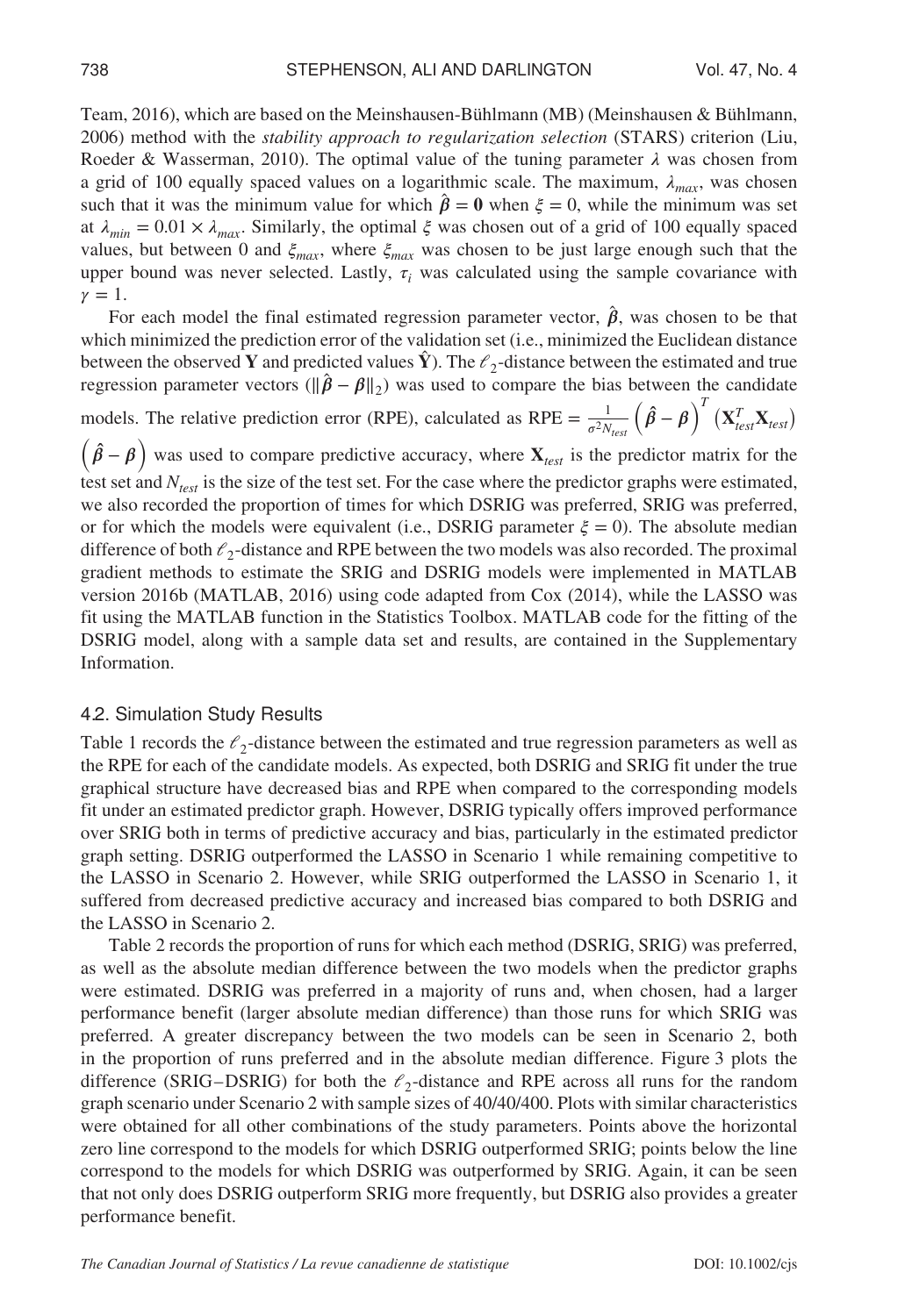|                  | Scenario 1                  |            |                                                       |            | Scenario 2                                            |            |                                                     |            |
|------------------|-----------------------------|------------|-------------------------------------------------------|------------|-------------------------------------------------------|------------|-----------------------------------------------------|------------|
| Method           | 40/40/400                   |            | 80/80/400                                             |            | 40/40/400                                             |            | 80/80/400                                           |            |
|                  | $\ \hat{\beta} - \beta\ _2$ | <b>RPE</b> | $\ \hat{\boldsymbol{\beta}} - \boldsymbol{\beta}\ _2$ | <b>RPE</b> | $\ \hat{\boldsymbol{\beta}} - \boldsymbol{\beta}\ _2$ | <b>RPE</b> | $\ \hat{\boldsymbol{\beta}}-\boldsymbol{\beta}\ _2$ | <b>RPE</b> |
| Random graph     |                             |            |                                                       |            |                                                       |            |                                                     |            |
| LASSO            | 10.654                      | 2.882      | 8.659                                                 | 2.197      | 8.873                                                 | 3.550      | 6.567                                               | 1.750      |
| SRIG-True        | 9.237                       | 2.446      | 5.969                                                 | 1.236      | 9.068                                                 | 3.707      | 6.904                                               | 1.994      |
| DSRIG-True       | 9.087                       | 2.365      | 6.013                                                 | 1.225      | 8.324                                                 | 3.091      | 6.567                                               | 1.777      |
| <b>SRIG-Est</b>  | 9.669                       | 2.600      | 6.663                                                 | 1.484      | 9.148                                                 | 3.783      | 7.086                                               | 2.090      |
| DSRIG-Est        | 9.440                       | 2.486      | 6.619                                                 | 1.417      | 8.454                                                 | 3.191      | 6.698                                               | 1.840      |
| Scale-free graph |                             |            |                                                       |            |                                                       |            |                                                     |            |
| LASSO            | 13.225                      | 3.279      | 8.574                                                 | 1.628      | 9.742                                                 | 2.953      | 6.577                                               | 1.356      |
| SRIG-True        | 11.864                      | 3.009      | 6.393                                                 | 1.080      | 10.396                                                | 3.428      | 6.855                                               | 1.504      |
| DSRIG-True       | 11.734                      | 2.847      | 6.463                                                 | 1.074      | 9.679                                                 | 2.953      | 6.629                                               | 1.383      |
| SRIG-Est         | 12.955                      | 3.348      | 7.706                                                 | 1.488      | 10.500                                                | 3.476      | 6.955                                               | 1.535      |
| <b>DSRIG-Est</b> | 12.567                      | 3.084      | 7.760                                                 | 1.424      | 9.789                                                 | 2.988      | 6.739                                               | 1.414      |

TABLE 1: The  $\ell_2$ -distance and relative prediction error of model fits under two different cross-validation splits for training/validation/test for random and scale-free graphs.

TABLE 2: Proportion of runs where each method had the lowest  $\ell_2$ -distance or relative prediction error when the predictor graph is estimated from the training data. The median difference between SRIG and DSRIG for the  $\ell_2$ -distance and RPE is shown in brackets.

|                  | Scenario 1                  |            |                             |            | Scenario 2                                            |            |                                                       |            |
|------------------|-----------------------------|------------|-----------------------------|------------|-------------------------------------------------------|------------|-------------------------------------------------------|------------|
|                  | 40/40/400                   |            | 80/80/400                   |            | 40/40/400                                             |            | 80/80/400                                             |            |
| Method           | $\ \hat{\beta} - \beta\ _2$ | <b>RPE</b> | $\ \hat{\beta} - \beta\ _2$ | <b>RPE</b> | $\ \hat{\boldsymbol{\beta}} - \boldsymbol{\beta}\ _2$ | <b>RPE</b> | $\ \hat{\boldsymbol{\beta}} - \boldsymbol{\beta}\ _2$ | <b>RPE</b> |
| Random graph     |                             |            |                             |            |                                                       |            |                                                       |            |
| <b>DSRIG</b>     | 0.513                       | 0.535      | 0.347                       | 0.482      | 0.797                                                 | 0.793      | 0.753                                                 | 0.778      |
|                  | (0.351)                     | (0.174)    | (0.245)                     | (0.116)    | (0.764)                                               | (0.624)    | (0.457)                                               | (0.266)    |
| Equivalent       | 0.302                       | 0.300      | 0.361                       | 0.361      | 0.145                                                 | 0.145      | 0.163                                                 | 0.163      |
| <b>SRIG</b>      | 0.186                       | 0.165      | 0.292                       | 0.157      | 0.058                                                 | 0.062      | 0.084                                                 | 0.058      |
|                  | (0.158)                     | (0.093)    | (0.212)                     | (0.055)    | (0.123)                                               | (0.098)    | (0.104)                                               | (0.064)    |
| Scale-free graph |                             |            |                             |            |                                                       |            |                                                       |            |
| <b>DSRIG</b>     | 0.513                       | 0.613      | 0.245                       | 0.482      | 0.719                                                 | 0.745      | 0.572                                                 | 0.660      |
|                  | (0.673)                     | (0.357)    | (0.219)                     | (0.103)    | (0.834)                                               | (0.512)    | (0.325)                                               | (0.135)    |
| Equivalent       | 0.263                       | 0.262      | 0.376                       | 0.376      | 0.185                                                 | 0.185      | 0.244                                                 | 0.244      |
| <b>SRIG</b>      | 0.224                       | 0.125      | 0.379                       | 0.142      | 0.096                                                 | 0.0700     | 0.184                                                 | 0.096      |
|                  | (0.274)                     | (0.095)    | (0.235)                     | (0.034)    | (0.210)                                               | (0.076)    | (0.118)                                               | (0.030)    |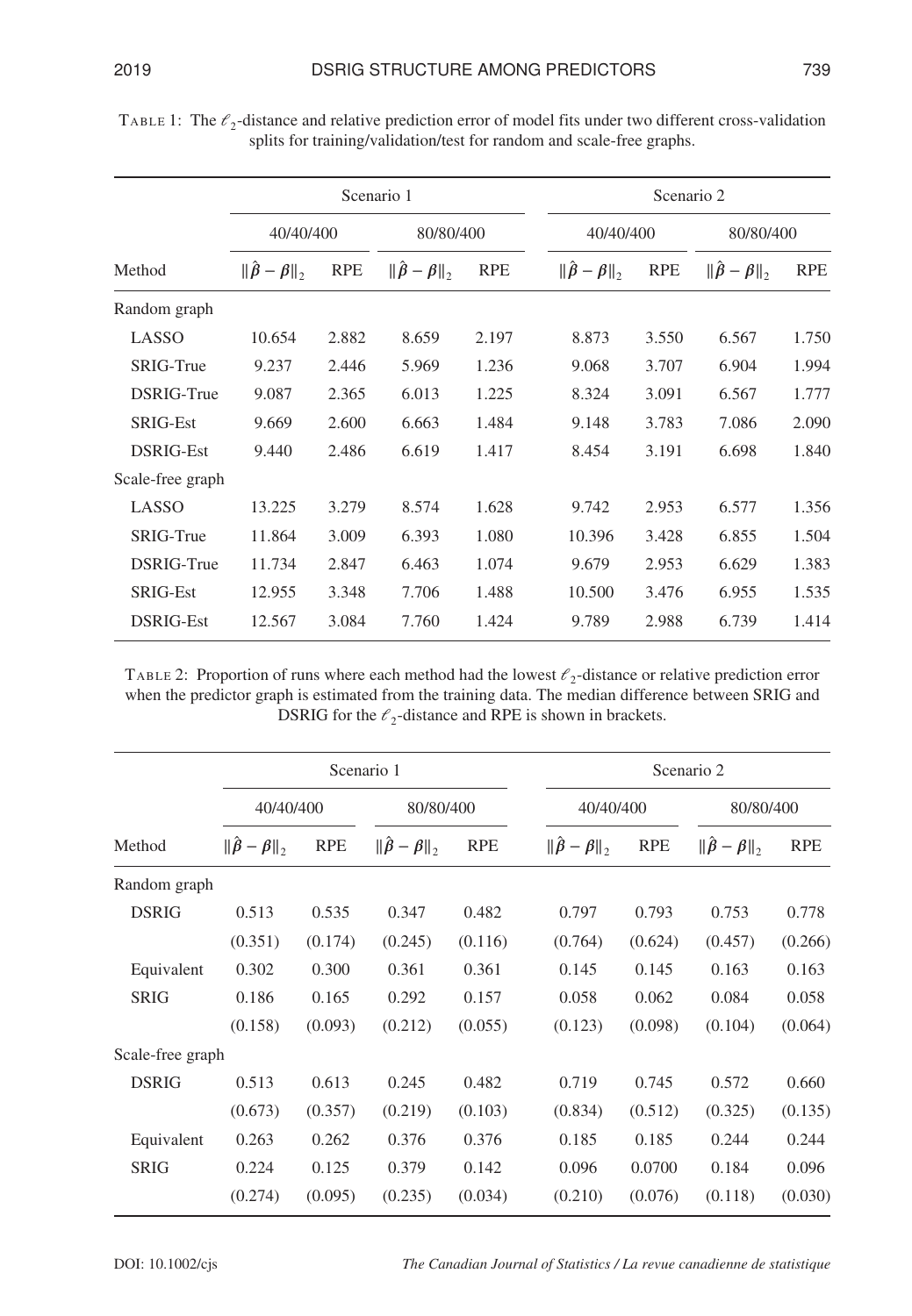

FIGURE 3: Difference (SRIG–DSRIG) for 100 simulations from each of 30 random parent graphs under Scenario 2 with sample sizes of  $40/40/400$  for (a)  $\ell_2$ -distance and (b) RPE. Points above the zero line indicate when DSRIG performed better.

## 5. APPLICATION

We demonstrate DSRIG on two real data sets and compare performance with the LASSO and SRIG. The description and results for the second data set, which includes predictors that violate the multivariate normality assumption, can be found in Section C of the Supplementary Information. All data were initially scaled such that each column of the predictor matrix  $(X)$  and the outcome vector  $(Y)$  had a mean of 0 and standard deviation of 1. The data were then split into 10 roughly equal segments: 8 segments on which to train the model, 1 segment to validate the model and choose the optimal value of the tuning parameter(s) and 1 segment to test the model and compare prediction accuracy across various candidate models. We fit and compared the results for all 90 possible permutations of training/validation/test sets.

As in the simulation study, the predictor graph for the SRIG and DSRIG procedures was learned on the training data using the huge and huge. select functions of the huge package (Zhao et al., 2015) in R (R Core Team, 2016) using the MB method (Meinshausen & Bühlmann, 2006) and based on optimization of the STARS criterion (Liu, Roeder & Wasserman, 2010). The mean square prediction error for the model chosen by the validation set applied to the independent test set was calculated as  $MSPE = \frac{1}{N_{Test}} ||\mathbf{Y} - \hat{\mathbf{Y}}||_2^2$ . The identities of covariates with associated non-zero regression coefficient estimates  $(abs(\hat{\beta}_i) > 0.01)$  were also tracked.

## 5.1. Alzheimer's Disease Data

Data used in this analysis were obtained from the Alzheimer's Disease Neuroimaging Initiative (ADNI) database [\(adni.loni.usc.edu\)](adni.loni.usc.edu). In this analysis, patients collected under all three ADNI protocols (ADNI1, ADNI2 and ADNIGO) with cross-sectional MRI were included. The objective of the analysis was two-fold: (i) to predict cognitive function from measured volumes of brain regions; and (ii) to identify which regions of the brain best contribute to this prediction. The primary goal of ADNI has been to test whether serial magnetic resonance imaging (MRI), positron emission tomography (PET), other biological markers and clinical and neuropsychological assessment can be combined to measure the progression of mild cognitive impairment (MCI) and early Alzheimer's disease (AD). For up-to-date information, see [www.adni-info.org.](www.adni-info.org)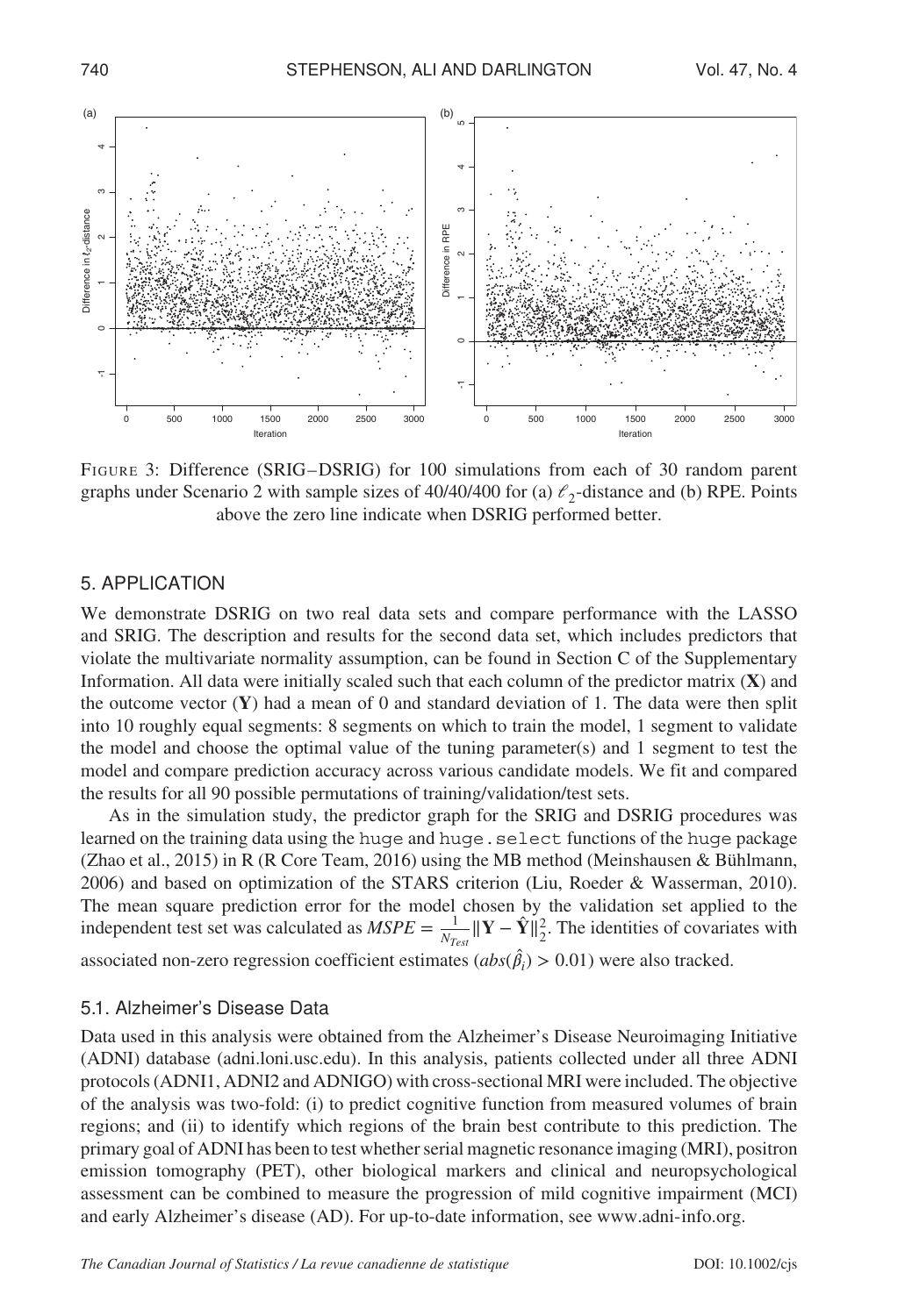Cortical reconstruction and volumetric segmentation was performed with the FreeSurfer 5.1 image analysis suite, which is documented and freely available for download online [\(http://](http://surfer.nmr.mgh.harvard.edu/) [surfer.nmr.mgh.harvard.edu/\)](http://surfer.nmr.mgh.harvard.edu/). The processing of the MRI images was conducted by Hartig et al. (2012). The technical details of these procedures are described in prior publications (Dale, Fischl & Sereno, 1999; Dale & Sereno, 1993; Fischl, Sereno & Dale, 1999a,b; Fischl & Dale, 2000, 2001; Fischl et al., 2002, 2004a,b; Han et al., 2006; Jovicich et al., 2006; Ségonne et al., 2004). Briefly, this processing includes motion correction and averaging (Reuter, Rosas & Fischl, 2010) of multiple volumetric T1 weighted images (when more than one is available), removal of non-brain tissue using a hybrid watershed/surface deformation procedure (Ségonne et al., 2004), automated Talairach transformation, segmentation of the subcortical white matter and deep gray matter volumetric structures (including hippocampus, amygdala, caudate, putamen, ventricles) (Fischl et al., 2002, 2004a) intensity normalization (Sled, Zijdenbos & Evans, 1998), tessellation of the gray matter white matter boundary, automated topology correction (Fischl, Liu & Dale, 2001; Ségonne, Pacheco & Fischl, 2007) and surface deformation following intensity gradients to optimally place the gray/white and gray/cerebrospinal fluid borders at the location where the greatest shift in intensity defines the transition to the other tissue class (Dale & Sereno, 1993; Dale, Fischl & Sereno, 1999; Fischl & Dale, 2000). The longitudinal processing capabilities of the Freesurfer software were used in the processing of sequential scans for a single patient

(Reuter et al., 2012).

The mini-mental state exam (MMSE) is a tool used by clinicians in the evaluation of cognitive functioning of psychiatric patients (Folstein, Folstein & McHugh, 1975). This exam, scored on a 30-point scale, consists of 11 questions and attempts to isolate and assess cognitive functioning from other mental functions such as mood. Higher MMSE scores correspond to higher functioning cognitive abilities. Scores greater than 27 are typically associated with normal cognitive function, whereas scores of  $19-24$  (mild),  $10-18$  (moderate), or  $\leq 9$  (severe) correspond to varying degrees of cognitive impairment (Kukull et al., 1994; Mungas, 1991). Yu & Liu (2016) applied the SRIG model to predict the MMSE scores of 103 subjects from the ADNI database, based on the volume measurements of 93 brain regions.

We considered 135 volume measurements (mm<sup>3</sup>) obtained from the Freesurfer segmented data and restricted analysis to data available at the month 6 visit post-baseline. Of the available 696 subjects, 177 had measurements that did not pass the study's overall quality control and a further 197 subjects did not have complete data. We included the remaining 322 subjects in our analysis, along with their  $p = 135$  brain region measurements and MMSE scores (range: 15–30). While these data do not represent a high-dimensional scenario where *p > n*, many of the predictors are highly correlated and the predictor matrix  $\bf{X}$  is not of full rank. Therefore, ordinary least squares would not be expected to perform well and the problem is well-suited to using regularized regression. Figure 4 contains the predictor graph from a single data segmentation. Note that a continuous path can be traced between all nodes in the graph, which suggests a potential violation of Assumption (A2) if sparsity among the regions that predict cognitive impairment is assumed.

## 5.2. Results of Data Analysis

Table 3 summarizes model performance in terms of mean MSPE and model complexity (number of non-zero coefficients found in the final model) across all 90 data permutations for the ADNI data set. DSRIG had the smallest mean MSPE followed by SRIG and then the LASSO. LASSO typically chose the most sparse model with the least variability in the number of non-zero predictors, while SRIG resulted in the least sparse regression models and was the most variable in the number of non-zero coefficients selected. Our new DSRIG model fell between the LASSO and SRIG both in terms of sparsity and in the variability of the number of non-zero coefficients.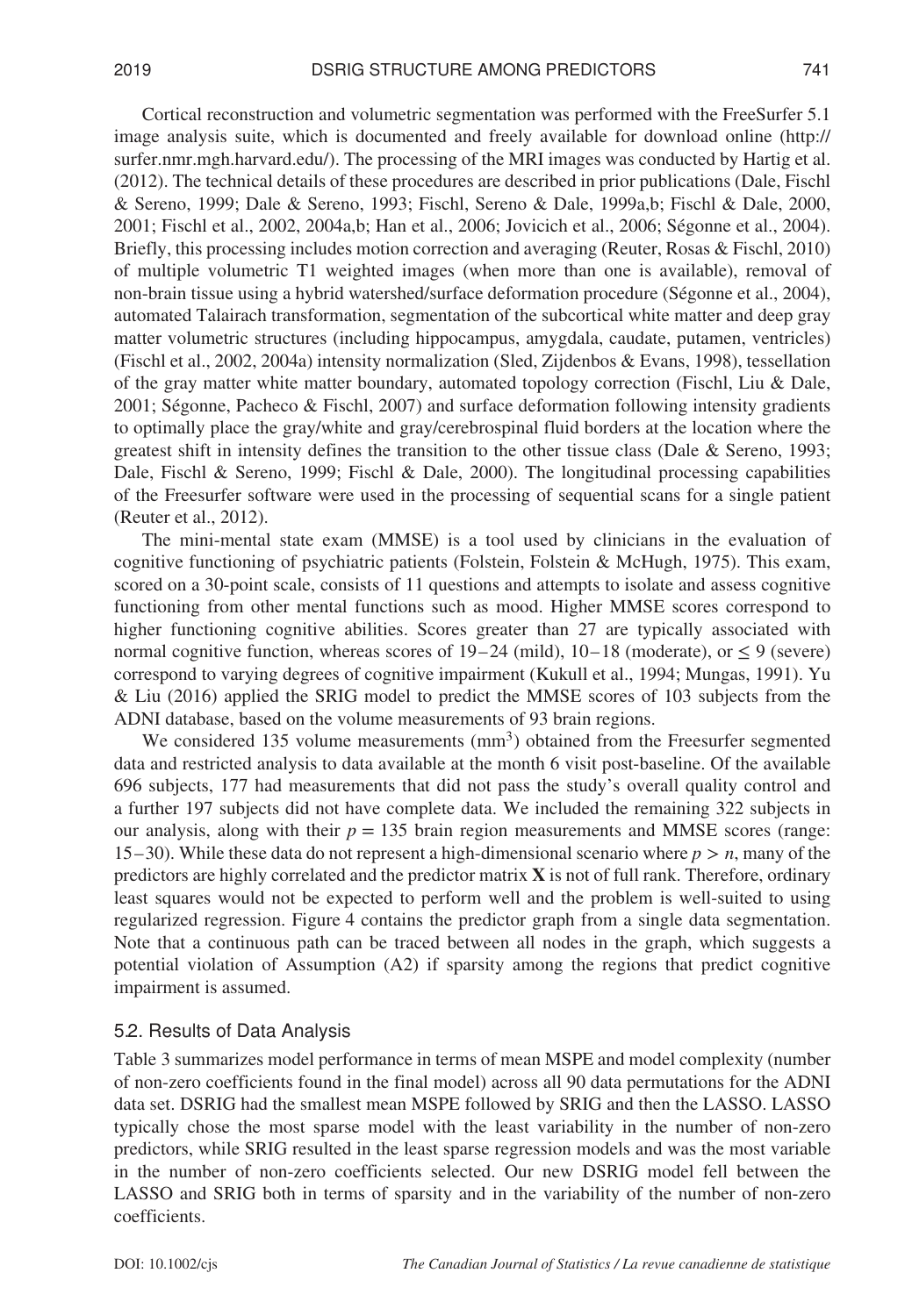

FIGURE 4: Estimated predictor graph for a single training segmentation of the ADNI data.

|                       | LASSO  | <b>SRIG</b> | <b>DSRIG</b> |
|-----------------------|--------|-------------|--------------|
| <b>ADNI</b>           |        |             |              |
| Mean MSPE             | 0.722  | 0.717       | 0.707        |
| Non-zero coefficients |        |             |              |
| Mean number           | 30.967 | 40.122      | 38.600       |
| Standard deviation    | 20.269 | 25.947      | 23.643       |
|                       |        |             |              |

TABLE 3: Average mean square error in prediction and mean and standard deviation for the number of non-zero regression coefficients for 90 permutations of the ADNI and blood brain barrier data.

Figure 5 shows the differences, SRIG–DSRIG, between the MSPEs across each of the 90 permutations for the ADNI data. Values above the horizontal line correspond to the 27 models for which DSRIG outperformed SRIG; values below the line correspond to the 12 models for which DSRIG was outperformed by SRIG. We can see that not only did DSRIG perform better more often than SRIG, but also had a larger performance improvement (absolute mean difference 0.037 vs. 0.010).

Table 4 records the identity of predictors with non-zero regression coefficient estimates in at least 80 of the final models for the ADNI data. Interestingly, across the LASSO models, there was only one brain region, the right inferior lateral ventricle, that consistently was selected. There was a large overlap between the predictors commonly chosen by both DSRIG and SRIG with both models choosing three right hippocampal subfields, the right temporal pole and third ventricle. This is similar to the analysis performed by Yu & Liu (2016) which also found the right temporal pole and hippocampus to be associated with MMSE score. In our analyses, SRIG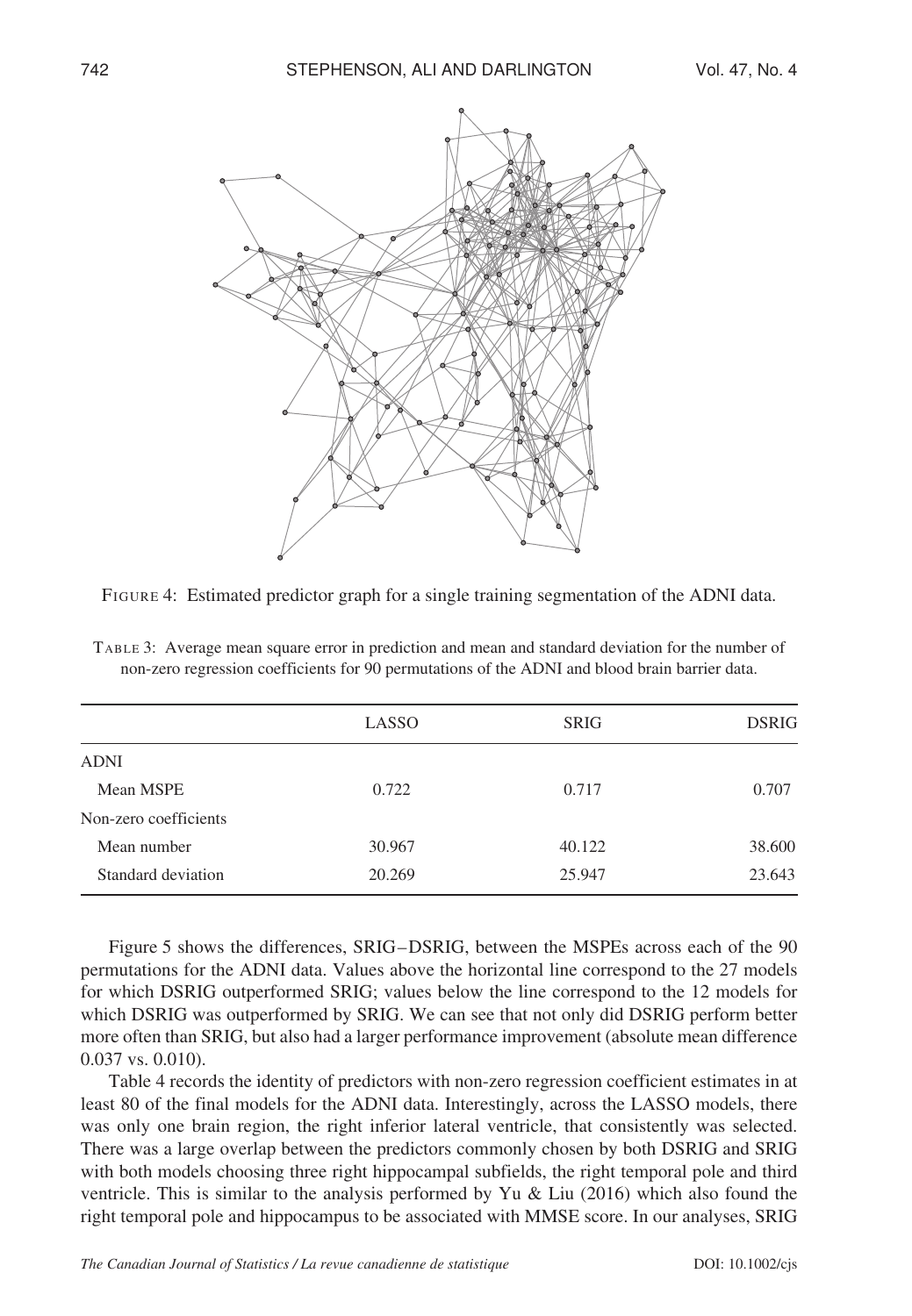

FIGURE 5: Difference in MSPE (SRIG–DSRIG) for 90 permutations of ADNI data. Points above the zero line indicate when DSRIG performed better.

| Predictor <sup>a</sup>  | LASSO | <b>SRIG</b> | <b>DSRIG</b> |
|-------------------------|-------|-------------|--------------|
| R Temporal Pole         |       | √           |              |
| Third Ventricle         |       | √           |              |
| L Hipp                  |       | √           |              |
| L Inf Lateral Ventricle |       | √           |              |
| R Hipp                  |       | √           |              |
| R Inf Lateral Ventricle |       | ↵           |              |
| R Hipp Subfield 1       |       | √           |              |
| 2                       |       | √           |              |
| 3                       |       | √           |              |
| 4                       |       | ↵           |              |

TABLE 4: Predictors found to be non-zero in at least 80 models for the ADNI data.

<sup>a</sup> Hipp, hippocampus; Inf, inferior; L, left; R, right.

often identified a fourth right hippocampal subfield, as well as the right hippocampus, left hippocampus and left inferior lateral ventricle in at least 80 of the 90 final models fit.

# 6. DISCUSSION AND FUTURE WORK

We have introduced the DSRIG model, which performs shrinkage and selection on components of a decomposed representation of the regression coefficients. We have also derived a proximal gradient descent algorithm for parameter estimation and identified a finite sample error bound.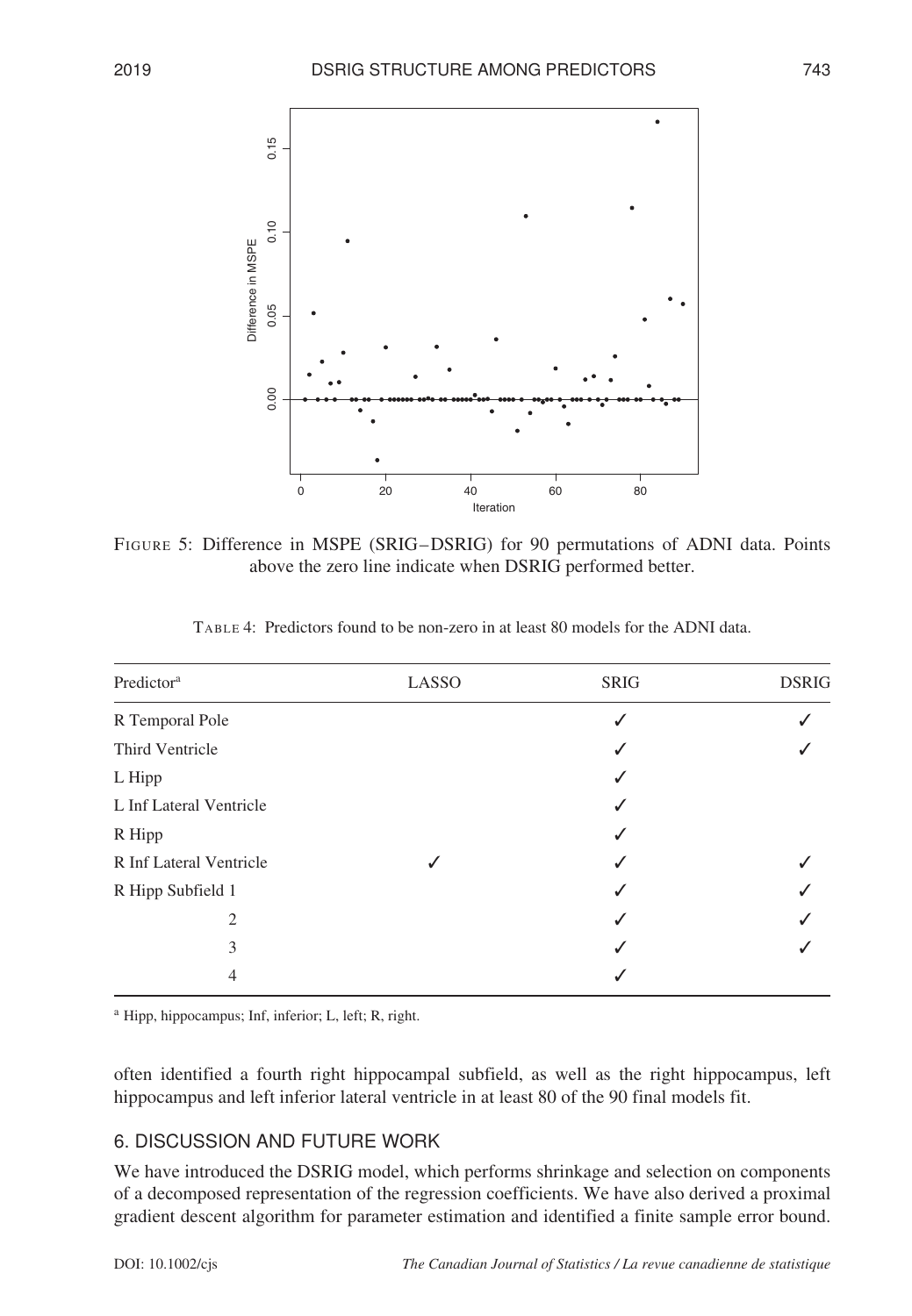Like the SRIG model of Yu & Liu (2016), the predictor graph structure was exploited to improve the performance of regularized regression. Our model improves upon SRIG by encouraging sparsity both within and among the  $V^{(i)}$ . This additional level of sparsity makes DSRIG more robust to predictor graph mis-specification and to violations of Assumption (A2), particularly when the predictor graph is unknown and estimated from the data.

The results presented do not enforce the restriction  $\max_{i=1,\dots,p}(\tau_i) \leq \xi$  (Assumption (A4)) because we found that prediction error was improved without it. For the ADNI data, we gained a 0.3% improvement through its removal. Recall that Assumptions (A1)– (A6) were required to find a finite sample error bound. Assumption (A2) is used to prove the decomposability of  $\mathcal{R}(\beta)$ while Assumption (A4) is used to bound the dual norm of  $\mathcal{R}(\beta)$ . When these assumptions are not met, it does not mean DSRIG is invalid, or that a finite error bound does not exist, but rather that we are not able to derive one at this time.

DSRIG is a highly flexible model that provides a unified framework for fitting several regularized regression models. When  $\xi = 0$  our DSRIG model is equivalent to SRIG. Whenever all nodes in the graph are singletons and  $\tau_i = \tau$  for  $i = 1, \ldots, p$ , we get the LASSO. When the predictor graph consists of a series of complete disconnected subgraphs (where each subgraph represents a group) and  $\xi = 0$ , the method is equivalent to the group-LASSO. Lastly, when the predictor graph is complete and  $\xi = 0$ , DSRIG is equivalent to ridge regression.

We implemented DSRIG using an expanded form of the predictor matrix. For dense graphs with many edges, this approach can become computationally intensive. For the ADNI data, using a 2013 Mac Pro with a 6 Core 3.5 GHz Intel Xeon processor running on a single core, the average computation time for a single data split was 6.1 s for the LASSO, 2.1 s for SRIG and 52.8 s for DSRIG. For all three models, we considered 100 possible tuning parameter values for  $\lambda$ . However, DSRIG has an additional tuning parameter  $\xi$  which resulted in  $100 \times 100$ possible combinations of  $(\lambda, \xi)$ . Accordingly, part of the additional computation time was due to the additional tuning parameter rather than the expanded predictor set representation. We are working on a more efficient estimation algorithm that better scales to large data sets.

#### APPENDIX: Assumptions

The following assumptions are needed in Section 3 to establish that the DSRIG regularizer defined in Equation (3) is decomposable and that the loss function meets a restricted strong convexity condition.

- (A1) The decomposition of our regression coefficients into the set of vectors  $V^{(i)}$ ,  $i = 1, ..., p$ , is an optimal decomposition.
- (A2) For any node  $i \in \mathcal{J}_0$ , then  $\mathcal{N}_i \subseteq \mathcal{J}_0$ .
- (A3) The true regression parameter vector  $\beta$  is exactly sparse with *s* non-zero components that can be decomposed into a set of *a* active vectors  $\mathbf{V}^{(i)}$  with at most  $d^{max} = \max_{i=1}$ ,  $p(d_i)$ non-zero elements.
- (A4)  $\tau^{max} = \max_{i=1,\dots,p}(\tau_i)$ , is upper bounded by  $\xi$  and  $\tau^{min} = \min_{i=1,\dots,p}(\tau_i)$ , is lower bounded by 1.
- (A5) The loss function  $\mathcal{L}(\beta)$  satisfies the restricted strong convexity (RSC) conditions with curvature parameter  $\kappa_L$  (see Definition 3.4).
- (A6) The design matrix **X** is fixed; the observation errors  $\epsilon_k$ ,  $k = 1, \ldots, n$ , are additive, independent of **X** and  $\epsilon_k \stackrel{i.i.d.}{\sim} \text{Normal}(0, \sigma)$ .

Based on these assumptions, we can obtain a finite sample error bound for the  $\ell_2$  error between any optimal solution,  $\hat{\beta}$ , of Equation (3) and the true parameter vector  $\beta$ . Assumption (A4) explicitly states  $\tau^{min} \geq 1$ ; however, **X** and **Y** are typically scaled to have columnwise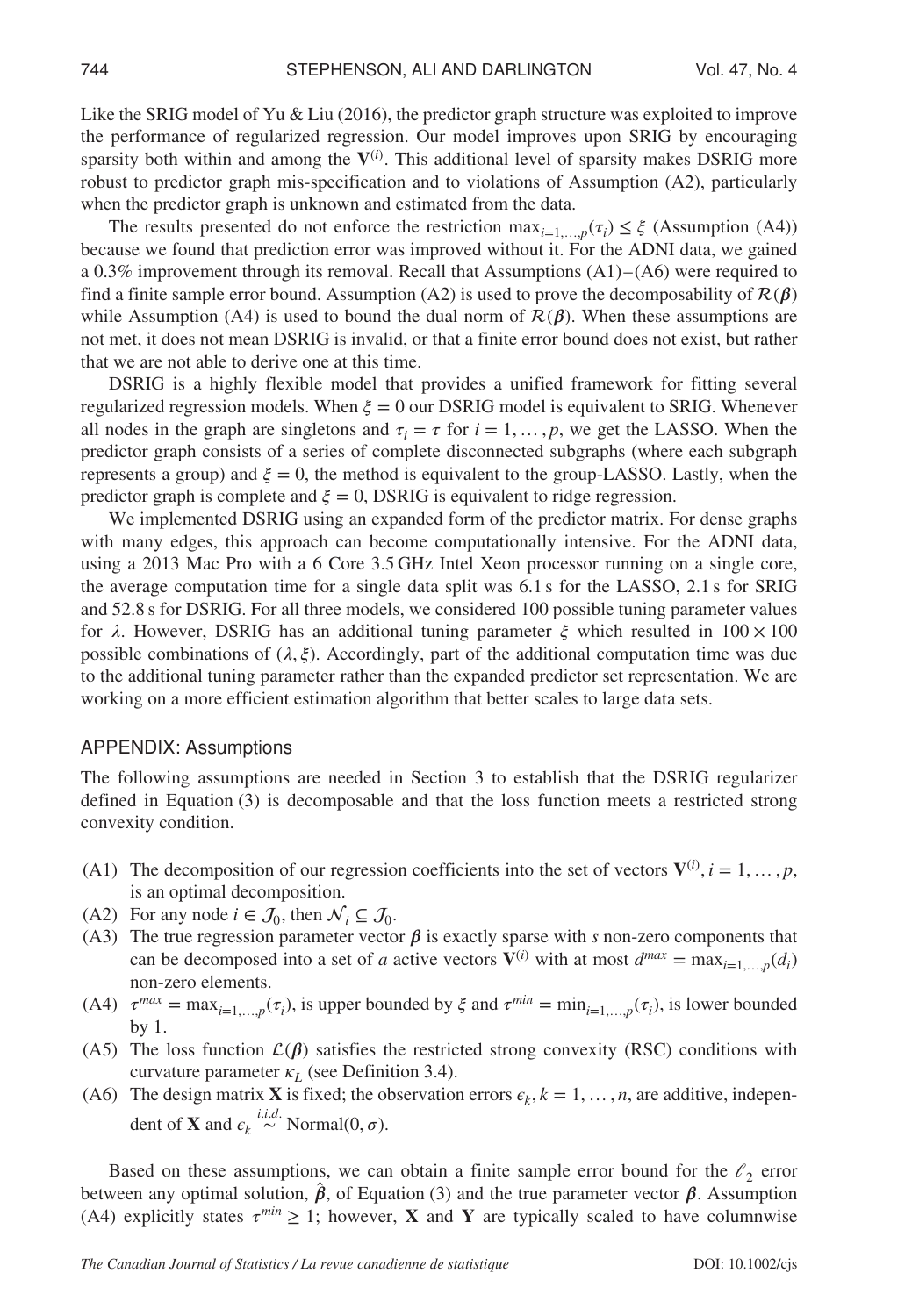standard deviations of 1 and therefore,  $|c_i| \le 1$ ,  $d_i \ge 1$  and for  $\tau_i = \frac{\sqrt{d_i}}{|\hat{c}_i|}$ |*ĉi*| , we have  $\tau^{min} \geq 1$ . Although Assumption (A4) is needed to obtain the theoretical results presented, we found that prediction improved when the restriction  $\max(\tau_i) \leq \xi, i = 1, \ldots, p$ , is not enforced. All analysis results reported here are with this restriction removed.

## ACKNOWLEDGEMENTS

This work was funded by the Natural Sciences and Engineering Research Council of Canada. Additionally, data collection and sharing for this project was funded by the Alzheimer's Disease Neuroimaging Initiative (ADNI) (National Institutes of Health Grant U01 AG024904) and DOD ADNI (Department of Defense award number W81XWH-12-2-0012). ADNI is funded by the National Institute on Aging, the National Institute of Biomedical Imaging and Bioengineering and through generous contributions from the following: AbbVie, Alzheimer's Association; Alzheimer's Drug Discovery Foundation; Araclon Biotech; BioClinica, Inc.; Biogen; Bristol-Myers Squibb Company; CereSpir, Inc.; Cogstate; Eisai Inc.; Elan Pharmaceuticals, Inc.; Eli Lilly and Company; EuroImmun; F. Hoffmann-La Roche Ltd. and its affiliated company Genentech, Inc.; Fujirebio; GE Healthcare; IXICO Ltd.; Janssen Alzheimer Immunotherapy Research & Development, LLC.; Johnson & Johnson Pharmaceutical Research & Development LLC.; Lumosity; Lundbeck; Merck & Co., Inc.; Meso Scale Diagnostics, LLC.; NeuroRx Research; Neurotrack Technologies; Novartis Pharmaceuticals Corporation; Pfizer Inc.; Piramal Imaging; Servier; Takeda Pharmaceutical Company; and Transition Therapeutics. The Canadian Institutes of Health Research is providing funds to support ADNI clinical sites in Canada. Private sector contributions are facilitated by the Foundation for the National Institutes of Health [\(www.fnih.org\)](www.fnih.org). The grantee organization is the Northern California Institute for Research and Education and the study is coordinated by the Alzheimer?s Therapeutic Research Institute at the University of Southern California. ADNI data are disseminated by the Laboratory for Neuro Imaging at the University of Southern California.

#### **BIBLIOGRAPHY**

- Beck, A. & Teboulle, M. (2009). A fast iterative shrinkage-thresholding algorithm for linear inverse problems. *SIAM Journal on Imaging Sciences*, 2, 183–202.
- Cox, C. (2014). WholeBrain MVPA, *GitHub Repository*. [https://github.com/\crcox/WholeBrain\\_MVPA.](https://github.com/crcox/WholeBrain_MVPA)
- Dale, A., Fischl, B., & Sereno, M. I. (1999). Cortical surface-based analysis: I. Segmentation and surface reconstruction. *NeuroImage*, 9, 179–194.
- Dale, A. M. & Sereno, M. I. (1993). Improved localizadon of cortical activity by combining EEG and MEG with MRI cortical surface reconstruction: A linear approach. *Journal of Cognitive Neuroscience*, 5, 162–176.
- Fischl, B. & Dale, A. M. (2000). Measuring the thickness of the human cerebral cortex from magnetic resonance images. *Proceedings of the National Academy of Sciences of the United States of America*, 97, 11050–11055.
- Fischl, B., Liu, A., & Dale, A. M. (2001). Automated manifold surgery: Constructing geometrically accurate and topologically correct models of the human cerebral cortex. *IEEE Medical Imaging*, 20, 70–80.
- Fischl, B., Salat, D. H., Busa, E., Albert, M., Dieterich, M., Haselgrove, C., van der Kouwe, A., Killiany, R., Kennedy, D., Klaveness, S., Montillo, A., Makris, N., Rosen, B., & Dale, A. M. (2002). Whole brain segmentation: Automated labeling of neuroanatomical structures in the human brain. *Neuron*, 33, 341–355.
- Fischl, B., Salat, D. H., van der Kouwe, A. J., Makris, N., Ségonne, F., Quinn, B. T., & Dale, A. M. (2004a). Sequence-independent segmentation of magnetic resonance images. *NeuroImage*, 23, S69–S84.
- Fischl, B., Sereno, M. I., & Dale, A. (1999a). Cortical surface-based analysis. II: Inflation, flattening, and a surface-based coordinate system. *NeuroImage*, 9, 195–207.
- Fischl, B., Sereno, M. I., Tootell, R. B., & Dale, A. M. (1999b). High-resolution intersubject averaging and a coordinate system for the cortical surface. *Human Brain Mapping*, 8, 272–284.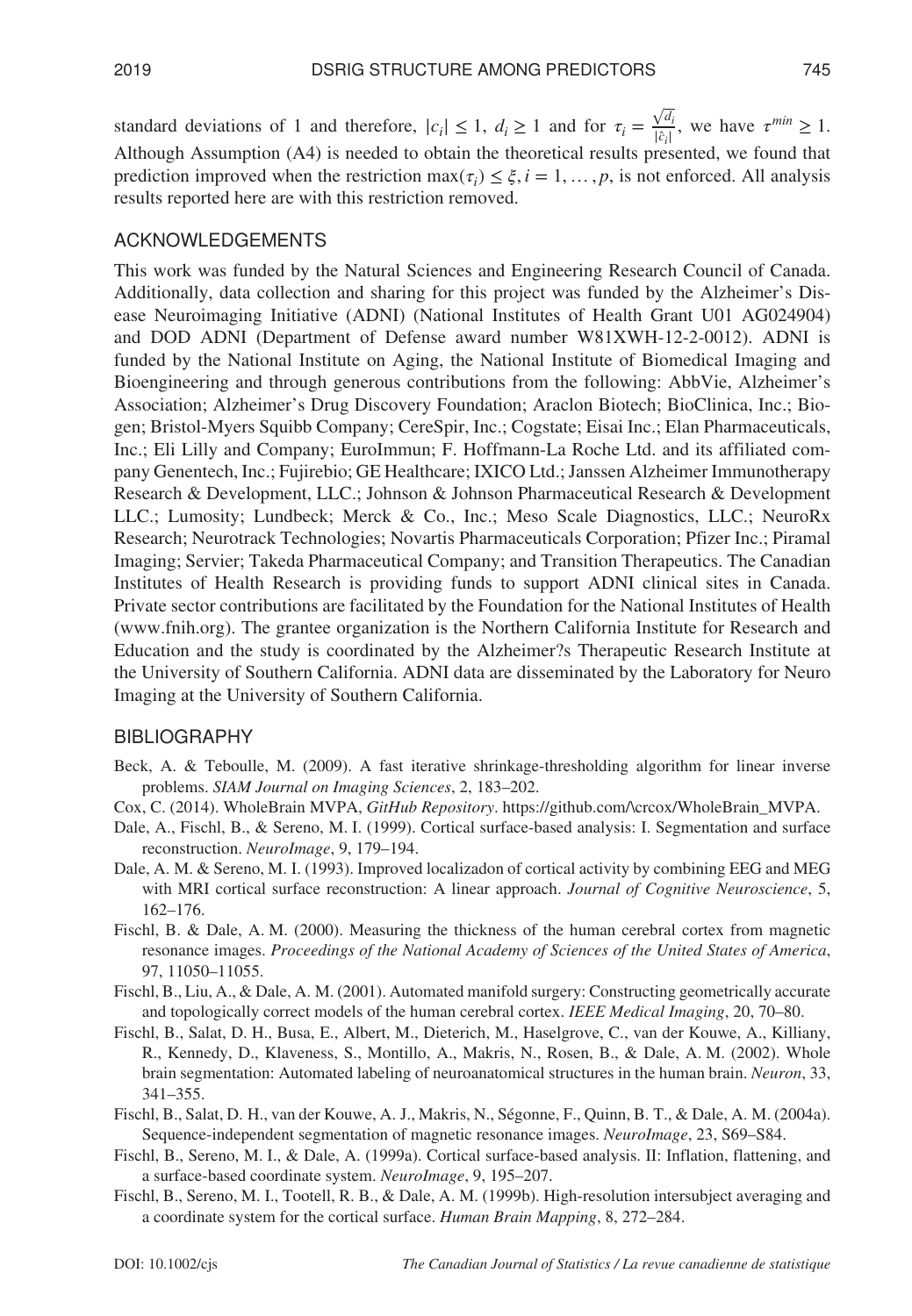- Fischl, B., van der Kouwe, A., Destrieux, C., Halgren, E., Ségonne, F., Salat, D. H., Busa, E., Seidman, L. J., Goldstein, J., Kennedy, D., Caviness, V., Makris, N., Rosen, B., & Dale, A. M. (2004b). Automatically parcellating the human cerebral cortex. *Cerebral Cortex*, 14, 11–22.
- Folstein, M. F., Folstein, S. E., & McHugh, P. R. (1975). Mini-mental state: A practical method for grading the cognitive state of patients for the clinician. *Journal of Psychiatric Research*, 12, 189–198.
- Genz, A. & Bretz, F. (2009). Computation of multivariate normal and *t* PRobabilities. In *Lecture Notes in Statistics*, Springer-Verlag, Heidelberg.
- Genz, A., Bretz, F., Miwa, T., Mi, X., Leisch, F., Scheipl, F., & Hothorn, T. (2017). *mvtnorm: Multivariate normal and t distributions*. R package version 1.0-6.
- Han, X., Jovicich, J., Salat, D., van der Kouwe, A., Quinn, B., Czanner, S., Busa, E., Pacheco, J., Albert, M., Killiany, R., Maguire, P., Rosas, D., Makris, N., Dale, A., Dickerson, B., & Fischl, B. (2006). Reliability of MRI-derived measurements of human cerebral cortical thickness: The effects of field strength, scanner upgrade and manufacturer. *NeuroImage*, 32, 180–194.
- Hartig, M., Truran-Sacrey, D., Raptentsetsang, S., Schuff, N., & Weiner, M. (2012). *UCSF FreeSurfer Methods*. Alzheimer's Disease Neuroimaging Initiative, San Francisco, CA.
- Hastie, T., Tibshirani, R., & Friedman, J. (2001). The elements of statistical learning. In *Springer Series in Statistics*, Springer New York Inc., New York, NY.
- Jeong, H., Tombor, B., Albert, R., Oltvai, Z. N., & Barabási, A. L. (2000). The large-scale organization of metabolic networks. *Nature*, 407, 651–654.
- Jovicich, J., Czanner, S., Greve, D., Haley, E., van der Kouwe, A., Gollub, R., Kennedy, D., Schmitt, F., Brown, G., MacFall, J., Fischl, B., & Dale, A. (2006). Reliability in multi-site structural MRI studies: Effects of gradient non-linearity correction on phantom and human data. *NeuroImage*, 30, 436–443.
- Kukull, W. A., Larson, E. B., Teri, L., Bowen, J., McCormick, W., & Pfanschmidt, M. (1994). The mini-mental state examination score and the clinical diagnosis of dementia. *Journal of Clinical Epidemiology*, 47, 1061–1067.
- Liu, H., Roeder, K., & Wasserman, L. (2010). Stability approach to regularization selection (StARS) for high dimensional graphical models. *Advances in Neural Information Processing Systems*, Vol. 23, 1432–1440.
- MATLAB. (2016). *MATLAB and Statistics Toolbox Version: R2016b*. The MathWorks Inc., Natick, MA.
- Meinshausen, N. & Bühlmann, P. (2006). High-dimensional graphs and variable selection with the Lasso. *Annals of Statistics*, 34, 1436–1462.
- Mungas, D. (1991). In-office mental status testing: A practical guide. *Geriatrics*, 46, 54–67.
- Negahban, S. N., Ravikumar, P., Wainwright, M. J., & Yu, B. (2012). A unified framework for high-dimensional analysis of M-estimators with decomposable regularizers. *Statistical Science*, 27, 538–557.
- Obozinski, G., Jacob, L., & Vert, J. P. (2011). *Group lasso with overlaps: The latent group lasso approach*, arXiv preprint arXiv:1110.0413.
- R Core Team. (2016). *R: A Language and Environment for Statistical Computing*. R Foundation for Statistical Computing, Vienna, Austria.
- Rao, N., Cox, C., Nowak, R., & Rogers, T. T. (2013). Sparse overlapping sets lasso for multitask learning and its application to fMRI analysis. In *Advances in Neural Information Processing Systems*, Vol. 26, 2202–2210.
- Rao, N., Nowak, R., Cox, C., & Rogers, T. (2014). *Classification with sparse overlapping groups*, arXiv preprint arXiv:1402.4512.
- Reuter, M., Rosas, H. D., & Fischl, B. (2010). Highly accurate inverse consistent registration: A robust approach. *NeuroImage*, 53, 1181–1196.
- Reuter, M., Schmansky, N. J., Rosas, H. D., & Fischl, B. (2012). Within-subject template estimation for unbiased longitudinal image analysis. *NeuroImage*, 61, 1402–1418.
- Ségonne, F., Dale, A., Busa, E., Glessner, M., Salat, D., Hahn, H., & Fischl, B. (2004). A hybrid approach to the skull stripping problem in MRI. *NeuroImage*, 22, 1060–1075.
- Ségonne, F., Pacheco, J., & Fischl, B. (2007). Geometrically accurate topology-correction of cortical surfaces using nonseparating loops. *IEEE Transactions on Medical Imaging*, 26, 518–529.
- Simon, N., Friedman, J., Hastie, T., & Tibshirani, R. (2013). A sparse-group lasso. *Journal of Computational and Graphical Statistics*, 22, 231–245.